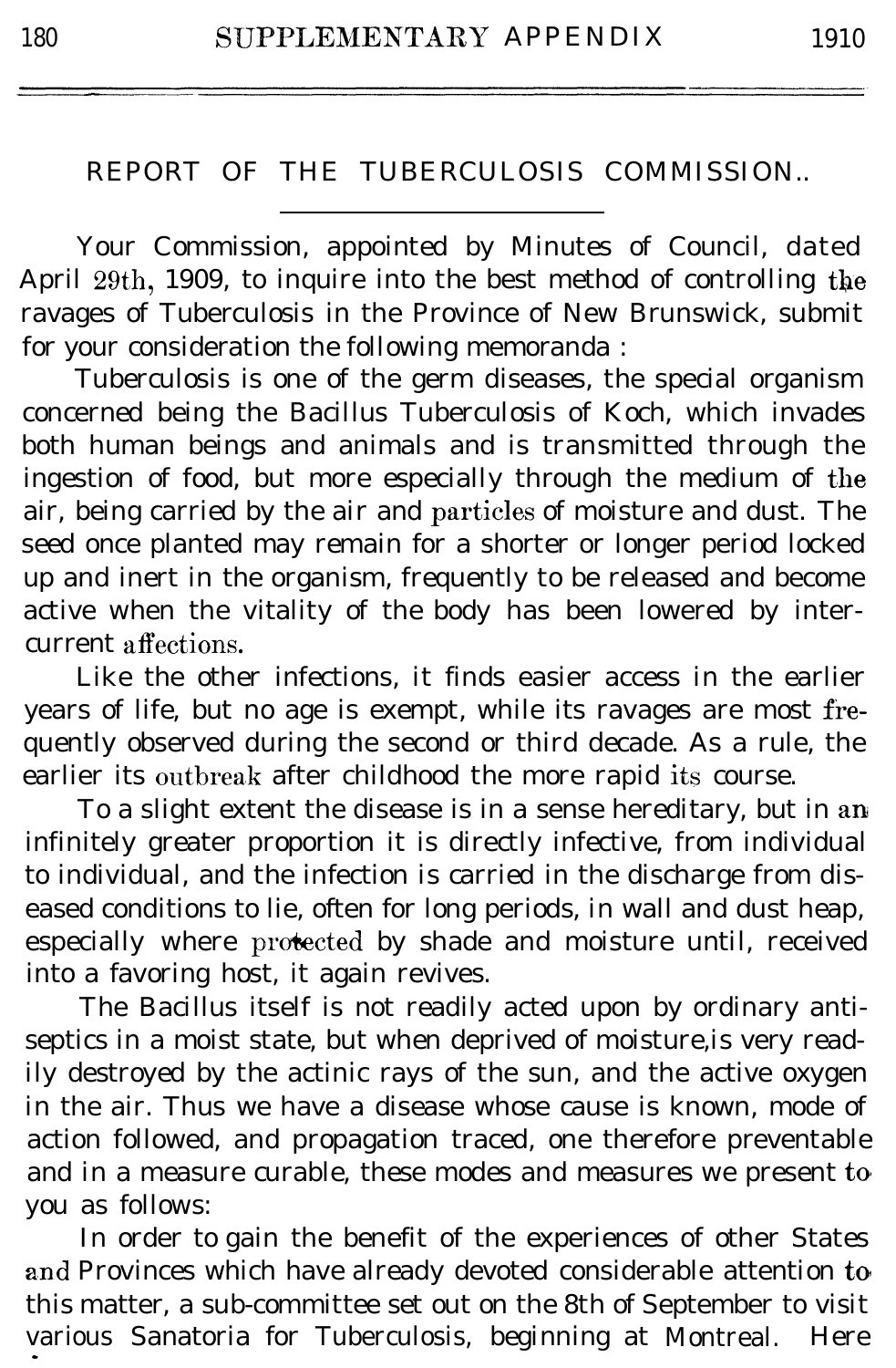*we* found that a commission had just been appointed by the Quebec government to review this whole subject, but had not yet held a sesslon.

### The *Montreal Exhibition.*

The Tuberculosis League of the City of Montreal had been holding a Tuberculosis Exhibition, which had lasted two weeks. This had proved to be of immense benefit in the dissemination of' knowledge of the disease. Specimens of diseased lungs were shown in various stages of tuberculosis. Demonstrations were given by competent persons, by means of lantern slides, drawings, photographs, models and charts. The phonograph was also employed at intervals as a relief' to the speaker.

In addition to this, drawings of healthy and unhealthy houses, school rooms and factories were exhibited side by side, much information in condensed form was placed upon the walls, many pamphlets were distributed and an opportunity given to subscribe to the funds of the League.

# *Echcationa6 Value of Sanatoriums.*

After interviewing many authorities, we were convinced that in the treatment of Tuberculosis a Sanatorium was essential for the treatment of incipient cases, while something in the form of a home, or hospital was necessary for intermediate or advanced cases. We may here remark that on subsequent investigation these means of' dealing with tuberculosis patients were even more strongly .emphasized, though of necessity were modified in each case to meet; the local conditions.'

The educational value of these various institutions was so evident' that the people in some instances were clamoring for homes and sanatoriums and day camps and other expedients. Hence, in some cases where buildings specifically designed for these purposes' were not obtainable, modifications were made in existing general and: private hospitals to meet the demand.

# *Health Authorities.*

New York.-In New York the Board of Health is well constituted and made all powerful by enactments of the Legislature.. Public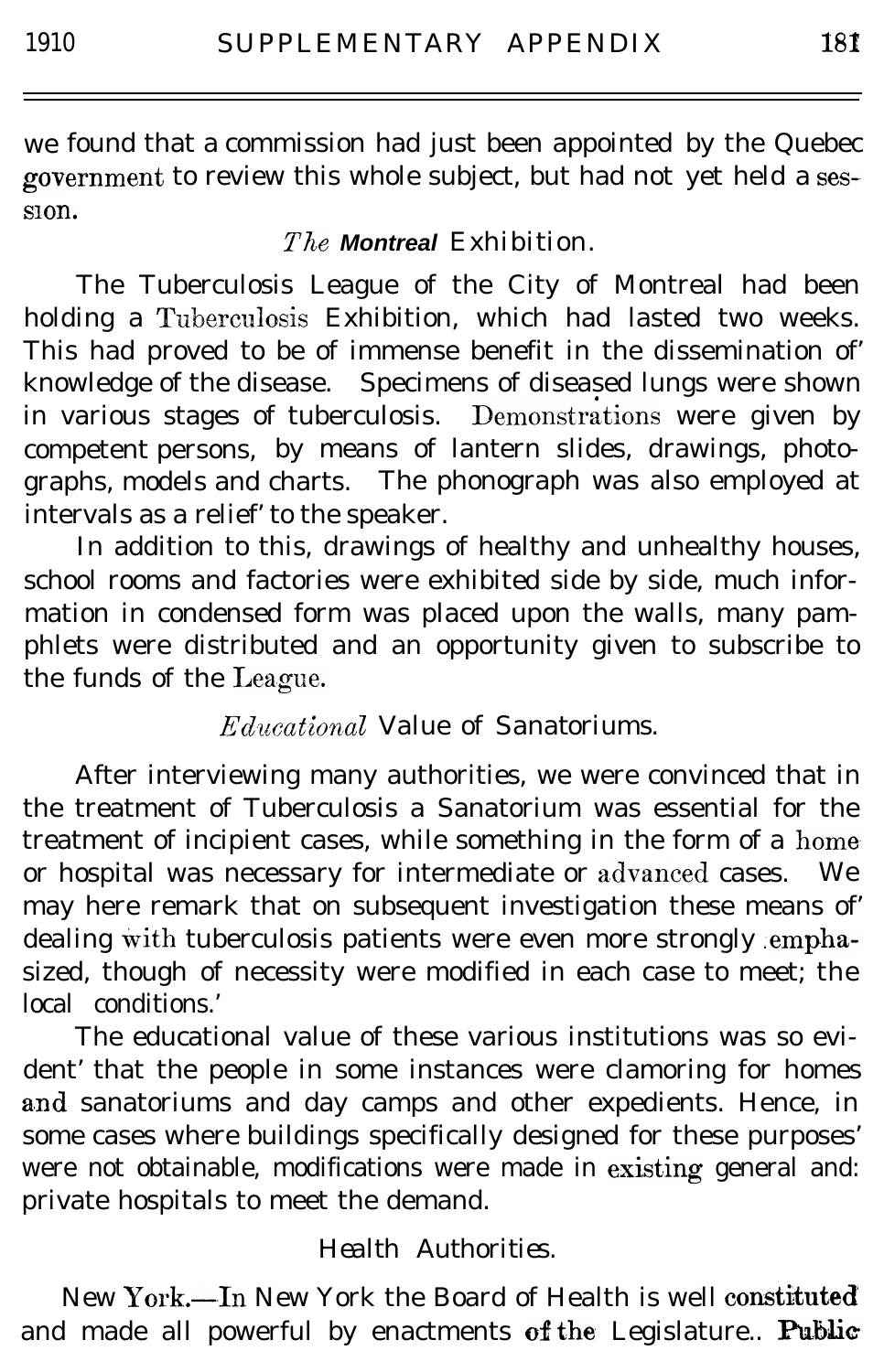heal&h is better protected because not only is compulsory registration of pulmonary tuberculosis required, but it is required within one week of the first time each person comes under the observation of a physician, and it becomes the duty of such persons to observe all the sanitary rules and regulations of the Board. Failing to do this, such cases are classed as dangerous to public health, and if necessary are forcibly placed in such a position as to be no longer a danger to others. All pulmonary cases are not only registered, but followed up by competent visitors and reported upon at regular intervals to the \*Central Tuberculosis Bureau. An interest is also taken in the rest of the family and should the conditions demand it (for a tuberculosis parent may have infected the rest of the family) private charitable organizations, church societies and other philanthropic agencies working in unison, step in to see that want does not follow disease.

The Health Authorities are also in very close touch with the Educational Board, so that the teachers are instructed and the rising generation is securing an intelligent understanding of Hygiene in general, but more particularly as it applies to Tuberculosis. .

In fact, we found the heartiest co-operation of the city and state, through its boards, with all charitable organizations.

### Dispensaries or Clinics.

In larger eities dispensaries or clinics have been established. These are open on certain days and hours for giving advice and treatment. New York city has twenty of **them.** In these dispensaries records are made not only of the physical condition of the patient but also of his sanitary surroundings at home and at work. The patients are provided with printed instructions for the guidance of the family to prevent the spread of disease. Charitable assistance, Sanatorium treatment, and Hospital care are provided for suitable cases. These dispensaries report all cases to the Central Office of the Department of Health.

Specimens of sputum are obtained not only by dispensaries, but by private practitioners and sent to the Board for microscopical examination and a report is sent to the attending physician free of charge. In the case of private patients the information so found is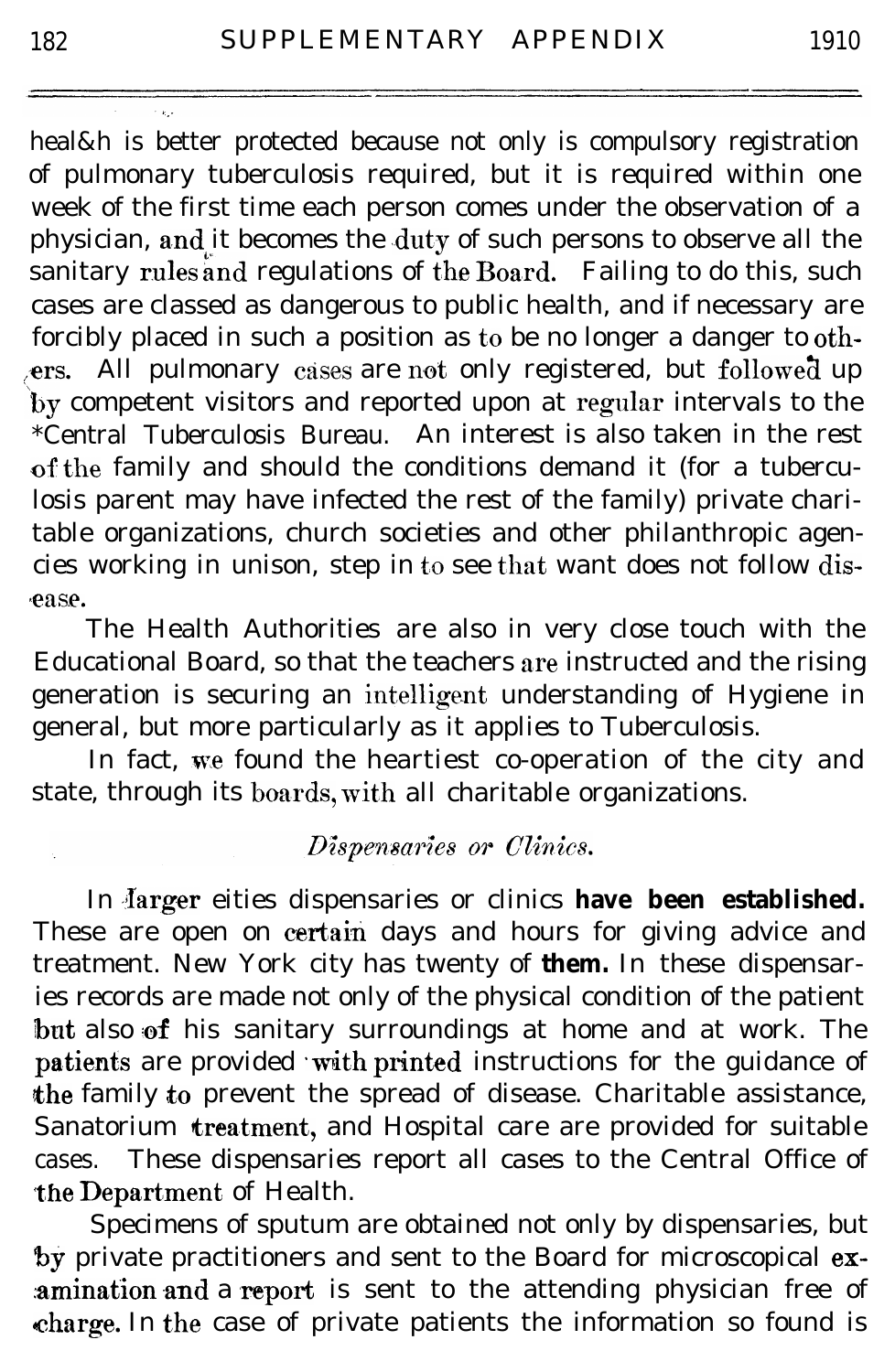I

for registration only, and no further action is taken unless with the special permission of the attending physician. In 1908, many thousands of cases were so examined, and 27 per cent. were found to be tubercular.

### Roston.

Boston has made special efforts to obtain knowledge of incipient cases. This was extremely difficult at first, but is now becoming much easier, owing to the careful observation of the source of infec tion and the associates of the afflicted. The most favorable cases for recovery are sent to one institution, the ambulatory or intermediate cases to another-for instance a night or day campwhile those in the most advanced condition are furnished with special buildings for hospital care. Even somewhat advanced cases often recover to such an extent under sanatorium treatment that they can be transferred to an institute for "After care" and ultimately allowed to return to their homes, but are always required to report to the dispensaries as to future progress.

It might be noted that the previous remarks apply chiefly to the poor, but those who are able to have the attention and care of private medical attendants are subject to the same sanitary laws. The only difference being that the onus falls on the attending physician to see that they are carried out, and twice a year he must report to the Department on the condition of his patient-change of address or any. other such information as the Department may require as to the patient's condition, etc.

#### *Inspector--Light, Ventilation, Etc.*

In Massachusetts 15 Health Inspectors are appointed for a term of five years to gather information regarding the prevalence of  $Tub$ -P.erculosis and other diseases and influence dangerous to the health of the public. They are empowered to enforce laws in regard to light, ventilation and cleanliness in factories, schools, and all public buildings, and to regulate health matters of operatives. They issue .a11 licenses for work to be done in tenement houses. This in Boston is considered most important, and by it many unthought of evils were remedied.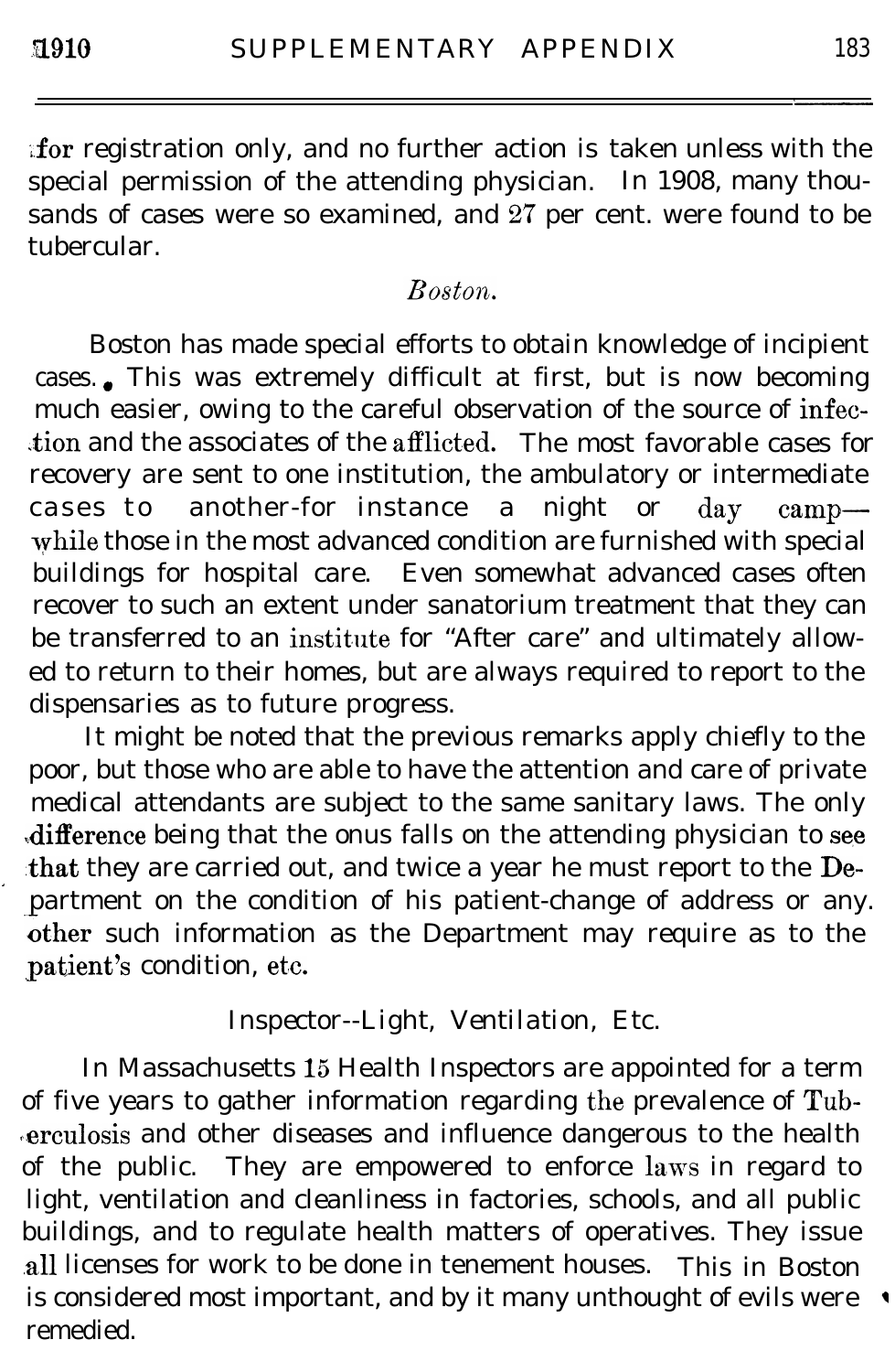#### Schools.

As overcrowding is conducive to disease, and appears to havebeen very common in the Boston schools, the question of ventilation. has received a new prominence.

The Report upon "Tuberculosis among school children in Bos- ton" inclines to the idea that infection with Tuberculosis is nearly, always acquired in early life, though it may remain inactive until: the strain of school life and confinement and the lessening of the bodily resistance is sufficient to permit the organism to gain the upper hand and active Tuberculosis in some form follows as a result. These general facts are quoted :

1st. "Children are more susceptible to the infection of Tu- "berculosis than are adults."

2nd. "Presence of the disease in children is far less evident "than in adults."

3rd. "The disease in early years of life is far less fatal than "in adults."

4th. "The disease more frequently remains dormant than in. "adults, and as such is the probable cause of very many sickly, poorly-developed and backward children."

As a consequence of the investigation a more thorough and sys- tematic examination of suspected children was made, and those found to be infected are being given special attention-and for some of them an out-of-door school has been established which promises well. The concluding remarks of the commission are so much to the point that we also quote:

"A child spends a large part of its life in the schoolroom. "Strong and healthy children are those that have spent, the most "time in the open air. Life in the open air is the best investment "one who is not strong can make. The nearer the school-room can "approximate to the open air the larger will be the return to the "city on its investment of schools. There would seem to be need' "in all school rooms of a more abundant supply of fresh air, of main-"taining rooms at proper temperature, and the lower the temperature  $\cdot$ "the better the air, of proper, sufficient and hygenic method of dust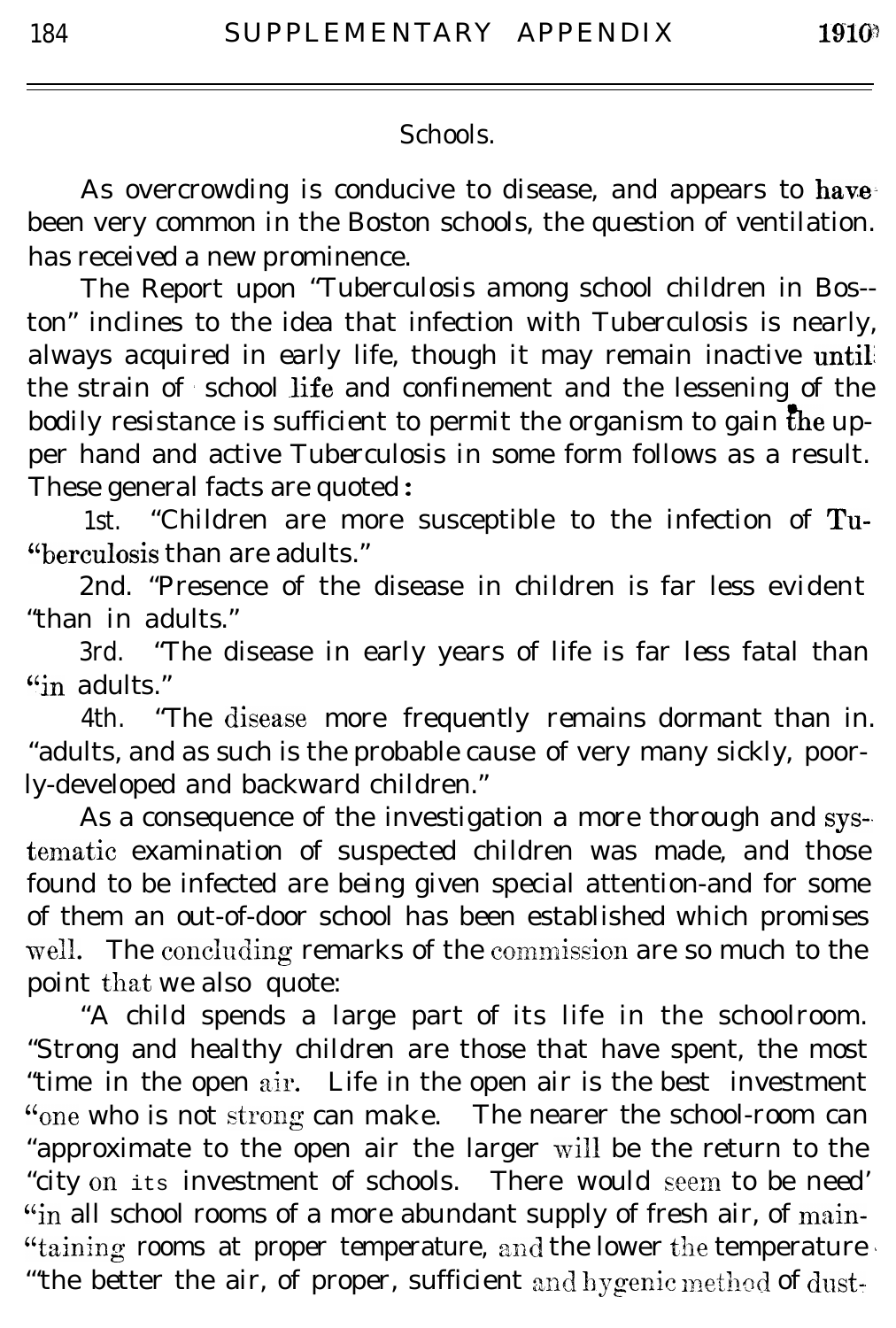"ing, frequently done; of the frequent washing of rooms; of frequent "and prolonged airing of all parts of the school house by open win- "dows, and every means employed to the end that the place and air "where the child spends so much of its life as nearly as possible "that of out of doors in a dustless region."

In addition to the above there is also carried on in Boston practical methods of instructing all children, particularly tubercular ones, in the laws of personal and home hygiene, and emphasis is laid on dental and oral hygiene as an important safeguard against' disease, for as Dr. Osler has recently trenchantly remarked: "Defective teeth cause more physical deterioration than does alcohol." '

Every place we visited we found co-operation of activity of all factors making for general betterment. For example:

State and Provincial or County Associations for the Prevention of Tuberculosis.

Boards of Education and all other boards, including:

**Universities** 

Normal Schools,

.Teachers' and Farmers' Institutes,

Associated Charities,

Clergymen and all Church Societies and Helpers,

Women's Clubs

All employers of labor,

Labor Unions, such as Printers' and Painters Unions, etc.

Tuberculosis Classes,

Fraternal organizations and such like.

It is not necessary for all of these bodies to be directly responsible in this particular cause for their country's good, but each of them can do something.

#### *Xtatistics.*

By these measures and agencies the death rate from Pulmonary Tuberculosis, in New York, has fallen during the years between 1881 to 1908 by 50 per cent., while in Boston the death rate of consumption has fallen from 21.1 in 1903 to 17.1 in 1908 per 10,000 population.

From our investigations and data at hand, we would respectfully submit the following recommendations :

 $\mathbf{I}$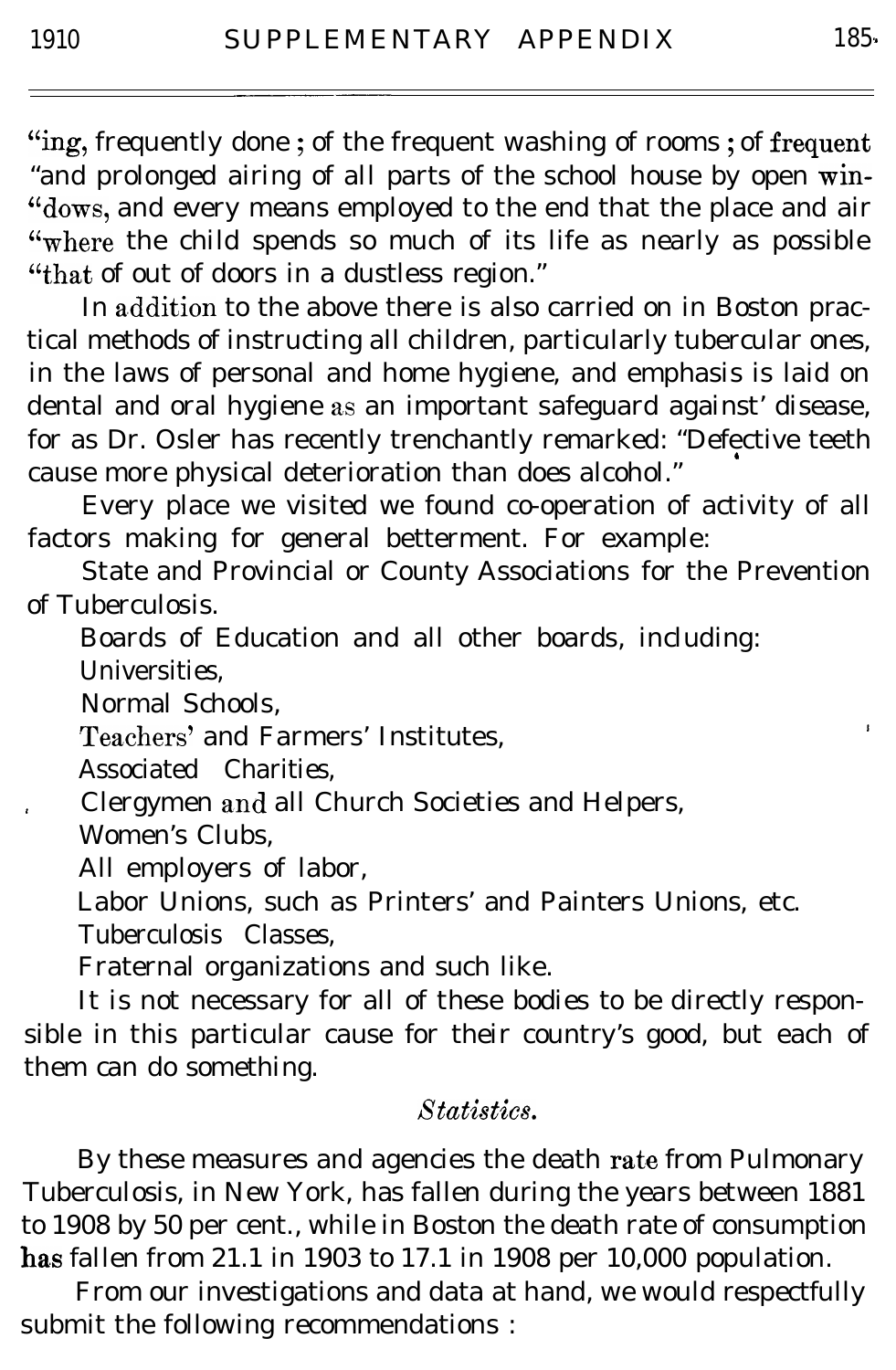### *Recommedations.*

It is generally admitted that for efficiency in combatting this disease, certain factors are necessary :

- 1. The dissemination of knowledge in regard to the disease:
	- *( a <sup>&</sup>gt;* to the patient himself.
	- (b) to those with whom he may come in contact.
	- *( <sup>&</sup>gt; c* and a2ss to the general public.

The former is best attained by example and word of mouth, the latter by literature for the public, in short readable pamphlets, and here the publicity given by newspapers is of paramount importance. (For other ways see later.)

2. Compulsory notification (with registration at a central off ice of all cases) under penalty of a fine and making such cases by law a condition dangerous to public health, and further that such information be made available to the various charitable or other organized bodies working for the prevention of this disease.

 $3.$  Examination of the situation in each case with a view to eradicate the danger and a mechanieal recurrent attention to the same until it is effected:

- (a) Obligatory free disinfection of buildings and contents after death, or removal.
- (b) Prohibition of promiscuous spitting (but with provision for expectoration in all places of public resort.)
- (c) Free examination of sputum in all necessary cases.

4. A nurse to visit the homes of the sick to investigate, instruct and assist all cases referred to her.

5. Urgent attention should be called to the existing law governing the ventilation of a21 public buildings. See Rule Provincial Board of Health-Law regarding Ventilation :

"It shall be the duty of every corporate body, managing commit-"tees, trustees or persons, owning any church, public hall, school or "other building used for church purposes, public meetings, school-"houses or school room, or any other purpose to provide sufficient ."means for the proper ventilation of such building; and no public "'body or person in charge of any church 0r place of worship, no\* ""master or teacher of any school, public or private, of any Sunday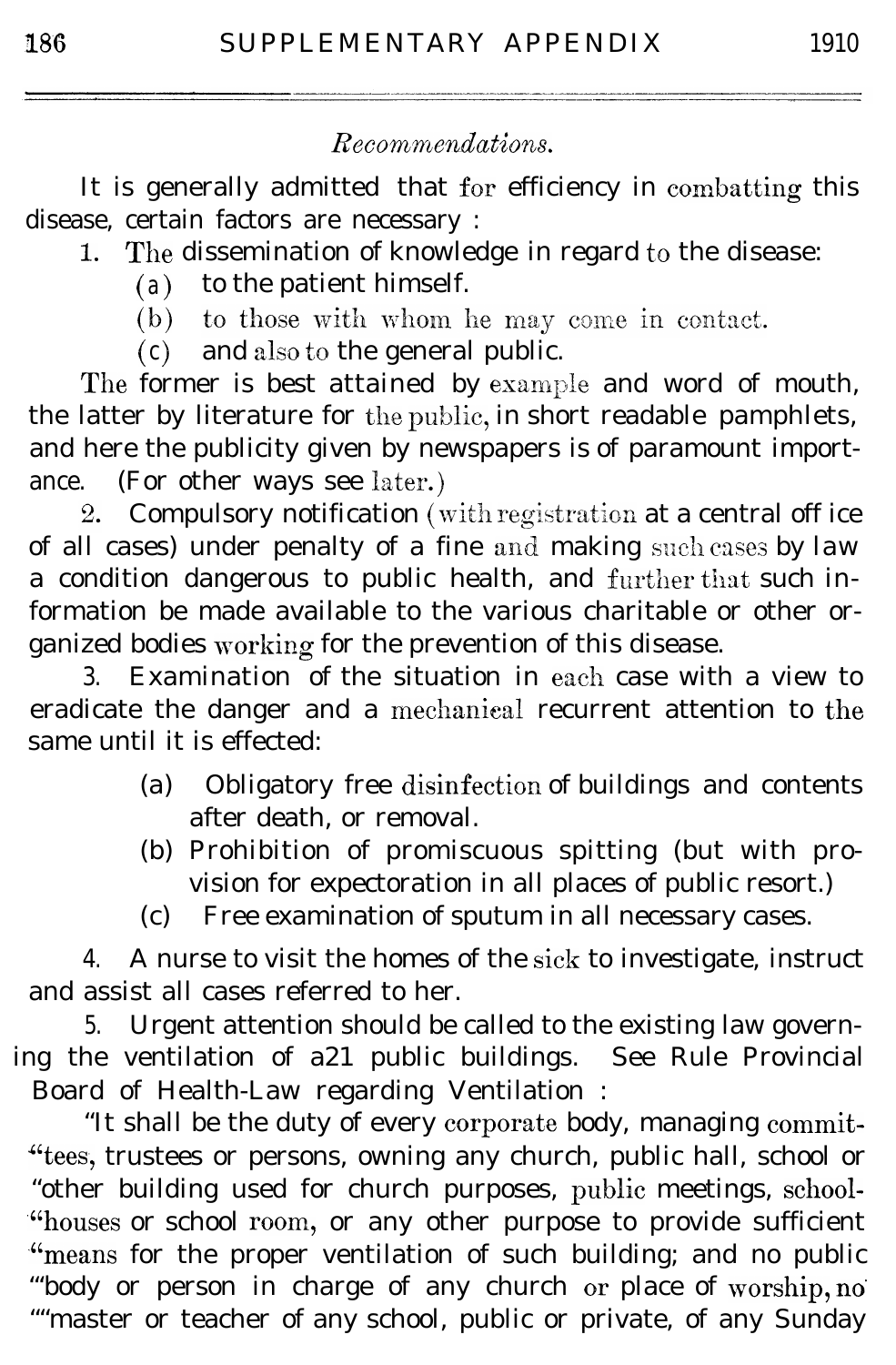"school shall so far omit or neglect an. duty or reasonable precau-"tions to the extent to which provision has been made in the **build-**"ing therefor respecting the temperature, ventilation or cleanliness "of any church, place of worship or school-room by reason of such "neglect or omission the health of any person shall suffer or incur "any unavoidable peril or detriment."

We recommend also' that these special precautions should be taken in lumber camps, and in places of compulsory confinement, etc., etc.

6. Boards of Health should take greater interest in this disease. It is their duty to the public to do' so. They have now no excuse to neglect this duty, as the disease has been made a notifiable one.

7. That the Provincial Board of Health in particular be clothed with all necessary power and stimulated to take an active interest in this matter and instruct county boards to do the same, as it requires energetic action not lethargy to fight this disease, and as it would of necessity require much time, attention and special knowledge to attend to the various details throughout the province in such a crusade, we suggest a special person and one specially qualified for the position be selected to act under the Provincial. Board of Health and direct the Public Health Board in this particular disease.

Such medical adviser of the Board of Health should keep all statistics, they being supplied to him by local boards at once-give advice, lectures and in a general way act and work in the best interests of all concerned and his advice should be free to all public bodies who seek it.

8. We suggest that special dispensaries for Tuberculosis form a part or branch of all hospitals endowed or assisted by the Province and special Tuberculosis "classes" be conducted in connection with the same agreeably to the directions of the qualified authority, either directly or through charitable organizations, not only that the afflicted may be treated, but that every effort may be made to. disseminate a proper understanding of the disease.

9. That under the medical director of Public Health [as suggested in Number 7) one of the medical members of the County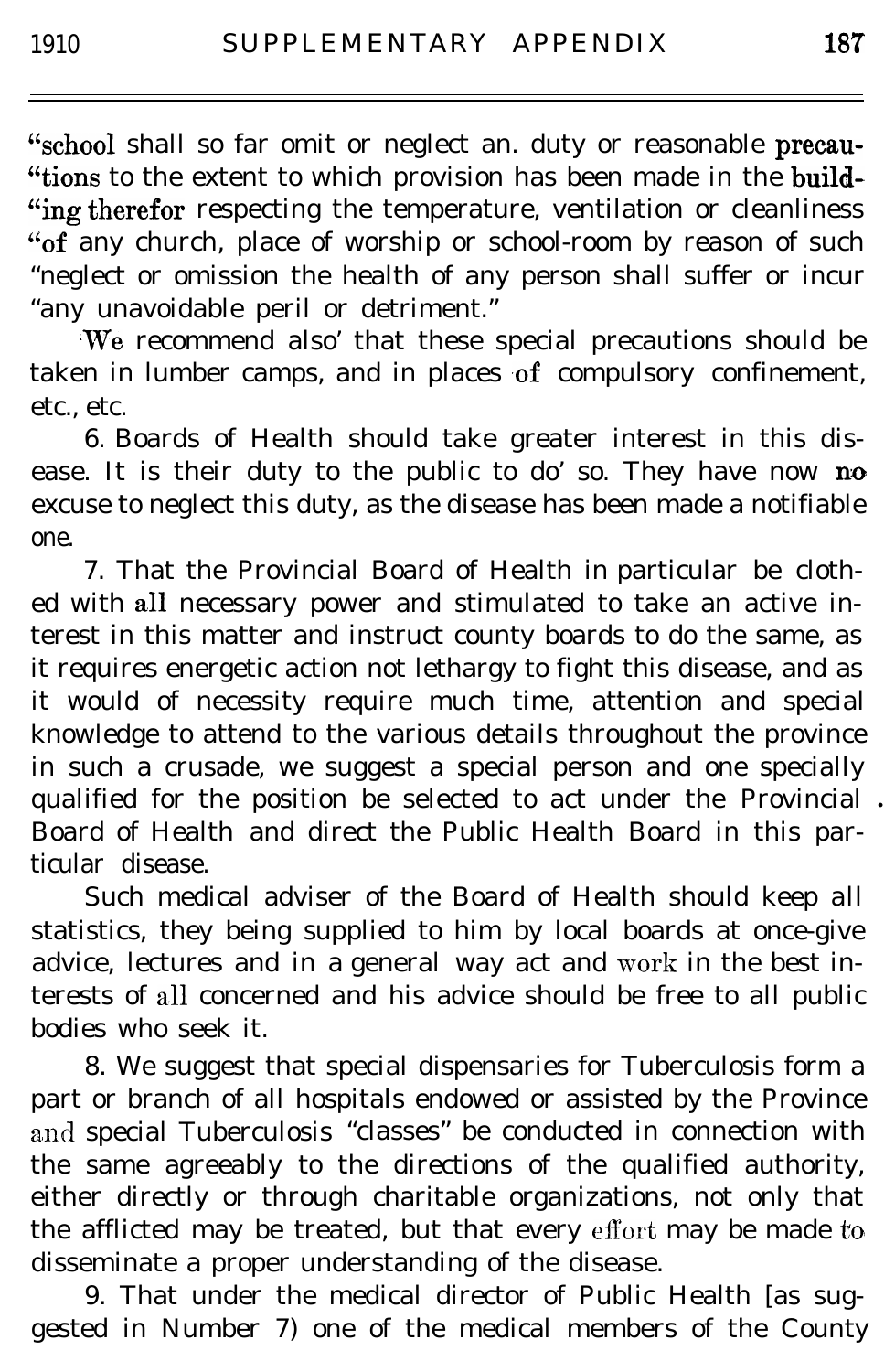**-Boards** of Health (or such other person as may be specially quali**fied and** appointed) should act locally in regard to the matters ;under consideration.

10. We desire to recommend that a travellinp educational exhibit on Tuberculosis should be obtained. Popular lectures should be delivered in connection with the exhibit, and this should be -made **a** feature of all provincial exhibitions, agricultural shows, etc. Literature should be printed by the Province of various kinds to be posted up or distributed at times and places considered advisable and placed at the disposal of any Boards or bodies interested.

It would be well also to acquire a Library dealing with Tuberculosis in the public interests. The public libraries of the Province [could easily collect much of it without or at least with little cost, where it could be used for reference, etc. Exhibits appeal to the .public and impress them far more effectively than talks or literature.

Il. That we respectfully urge upon the Board of Education the desirability of having the chapter on Tuberculosis in the new Health Reader introduced as early as possible during **the Health** 4ourse.

12. Inasmuch as Tuberculosis is extremely common among -children, and is readily communicated to others, especially those afflicted with adenoids and colds, we submit that medical inspection b-of schools be made obligatory.

13. We further submit that even if all the provisions we have Loutlined respecting our homes and public places could be carried out, that further powers should be secured to deal with railway :sanitation. (This may involve measures of an inter-provincial  $\cdot$ character).

14. We also recommend that it is desirable that an uniform !nomenclature be adopted throughout our Province and if the terms employed in the Dominion census, and some other provinces could be used, we should then have a basis of comparison which would be of great service.

Finally, as it is now well recognized and as warnings have been frequently given that this disease is one best treated where it is @contracted, if a permanent cure is expected, and a return to one's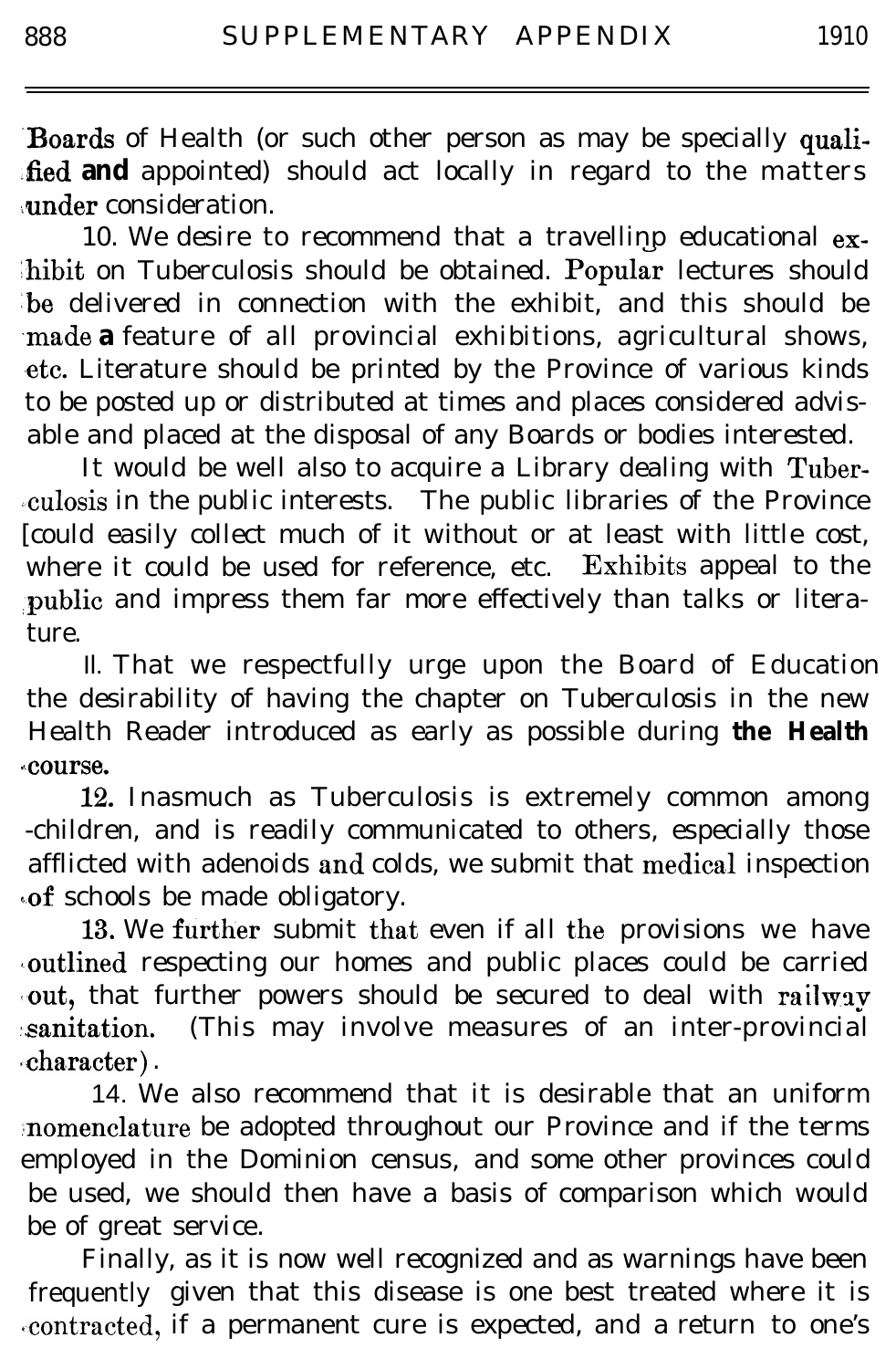native air is contemplated, we recommend that a Sanatorium be established in our own Province for incipient cases of Tuberculosis..

### **SANATORIUM.**

In the establishing of a Sanatorium, three purposes should be kept clearly in view :

1.. The selection of **a** site.

-

- 2. The form of building.
- 3. The Superintendent.

#### *The Site.*

In selecting a site we should be guided by the following principles :

- I. Near centre of population.
- 2. Easy of access.
- 3. On main line of railway and not far from it by a road:
- 4. On elevated land.
- 5. With a pleasing aspect.
- **6.** Protected from exposure.
- **7** On good 'dry porous land.
- **8:** With an ample supply of good water.
- 9. With a southern aspect.
- 10. Within easy access of a good supply of food and country produce.
- IL Capable of good drainage.
- 12. Any other circumstances allowing it to be built and conducted along cheap, simple and economical lines.
- 13. Good climatic conditions.
- 14. A good quantity of surrounding land for expansion, cultivation, pleasure, etc.

# *A Superin tendent.*

We regard as especially important that the physician in charge of the institution should be one thoroughly trained in **Sanatorium** work both as regards Laboratory work and administrative **capacity,**

t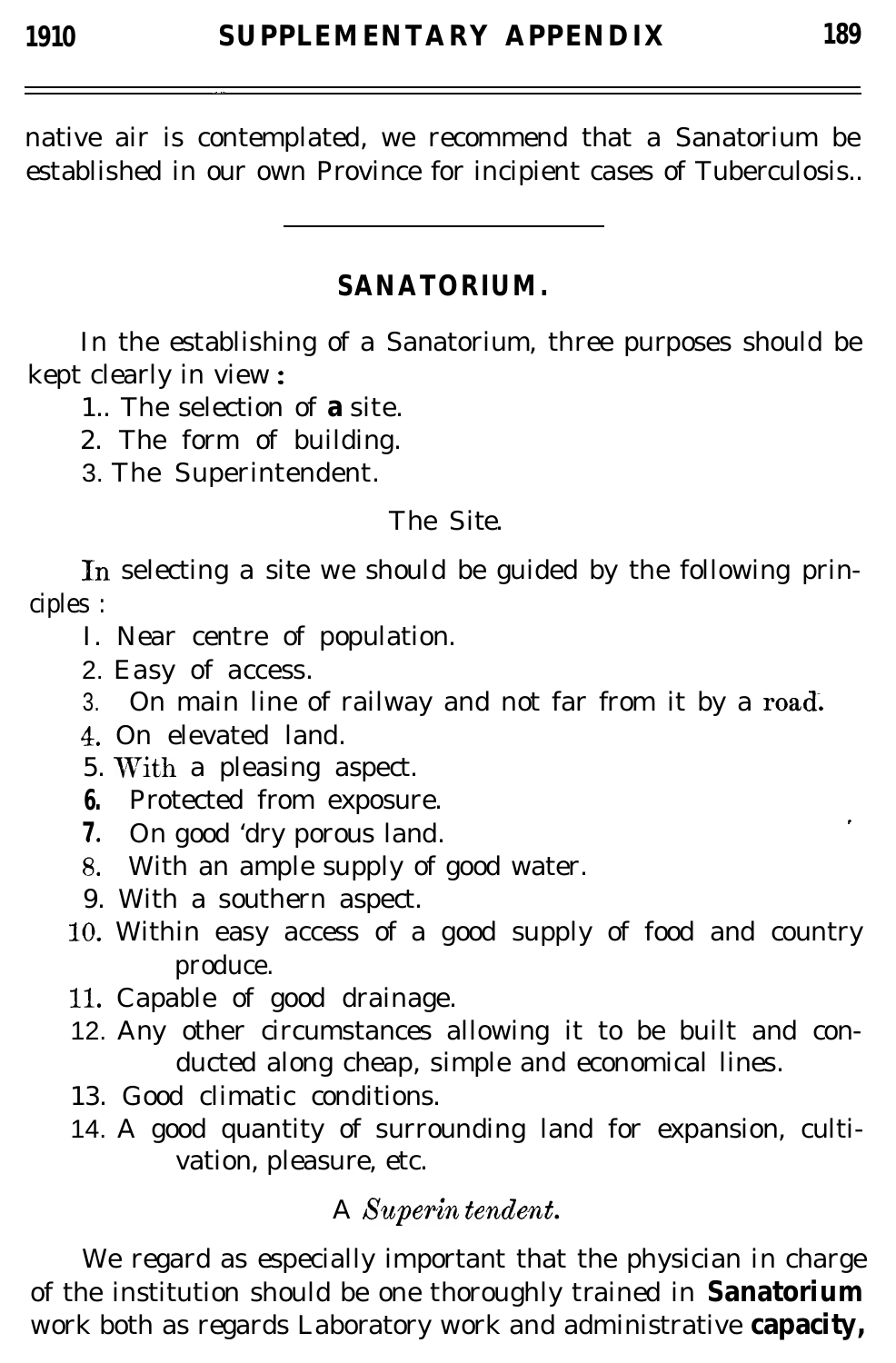and that he should have absolute power to decide who are and who are not suitable patients for admission.

We further particularly recommend that advanced cases, as being the principal source of infection to others, and unsuitable to mix with the healthy and those who are even moderately ill, should 'be treated in separate institutions, particularly suited to their own ,conditions.

Being guided by the above principles, we recommend that a Sanatorium for incipient cases be built on the line of the Canadian Pacific Railway and between Welsford and Fredericton Junction.

### *Form of Building.*

Coming now to consider the form of building best suited for New Brunswick, it may be briefly stated as follows, that in the -treatment of Tuberculosis :

1. Care of early cases requires suitable buildings, and suitable surroundings by themselves.

2. Advanced cases should be segregated and so as foci of affection be brought under control. While it is most important to -take care of the latter class, it would serve better as an object lesson and source of education to begin with the former and come to the latter as rapidly as possible thereafter.

3. The Institution itself should be divided into:

- (a) An administrative building.
- (b) Buildings for patients.

These ideas we have found carried out in all the institutions we 'have visited, among others being the famous institutions of Sarapac Lake, associated with the name of Trudeau, Matapan Cottage Hospital (Boston) and Hebron (Maine).

Among these the type best suited to our requirements for the housing of patients seemed to be that of the Matapan Cottage Hospital. Such a building should contain (say) twenty-four patients, twelve in each wing, and so could accommodate both male and female patients, and would be capable of further extension if necessary-or other units on somewhat the same principle, could be added as is done at Hebron. (See Appendix B.).

An Administration Building should be separate and distinct,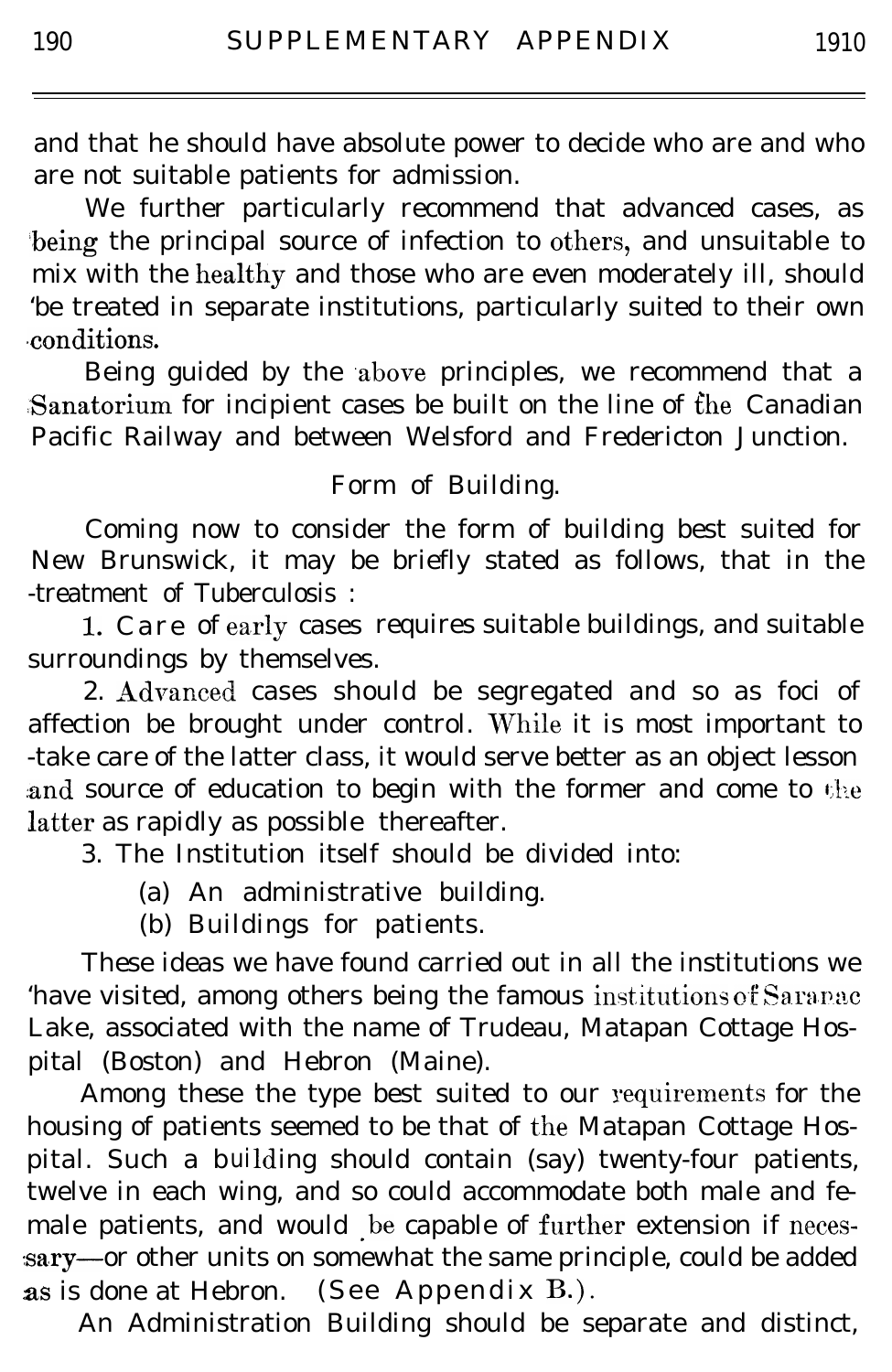snd contains amongst other rooms accommodation for dining rooms, etc., for patients and staff, etc., sleeping accommodation, etc., for staff physicians' office apartments and laboratory, etc., reception room and general sitting room, and such additional accommodation and apparatus as would be necessary for the treatment and attention of those in the institution and their requirements in general.

Such a building would be necessarily of a somewhat substantial character and should be planned on lines possible of expansion at a later date if necessary.

We further suggest that said Sanatorium be under the future supervision and control of the members of the Executive Council sitting as commissioners with such additional members as they may think requisite for the government of carrying on of the same, and decide upon such charges to the patients admitted for treatment as may seem to them just to the parties concerned.

It affords us great pleasure to state that the outlook of those persons whom it was our privilege to meet in visiting various insti- -tutions was of most hopeful character as to the possibility of gradually reducing this disease, and we would specially acknowledge our indebtedness for much of our information and many a courtesy to Dr. Hamilton, of Montreal, Dr. Livingston Farrand, the Executive Secretary, and Dr. Thomas S. Carrington, the Assistant Secretary of the National Association for the Study of Tuberculosis, as well as Dr. Knopf, of New York, Dr. A. E. Loch, of Boston, and Dr. E. Nichols, of Hebron.

In face of the fact that this may appear to be presented as too much of a medical matter, we must add these aphorisms:

I. That Tuberculosis is a germ disease and is communicated either directly or indirectly by being inhaled, or indirectly by being ingested.

2. The germs are contained in the expectoration of discharge from open sores and so should in all cases be destroyed and not allowed to dry and' be wafted about.

3. Indiscriminate kissing and the marriage of weak or predisposed persons discouraged.

4. All milk not positively known to be above suspicion should be boiled or sterilized-especially if for the use of children.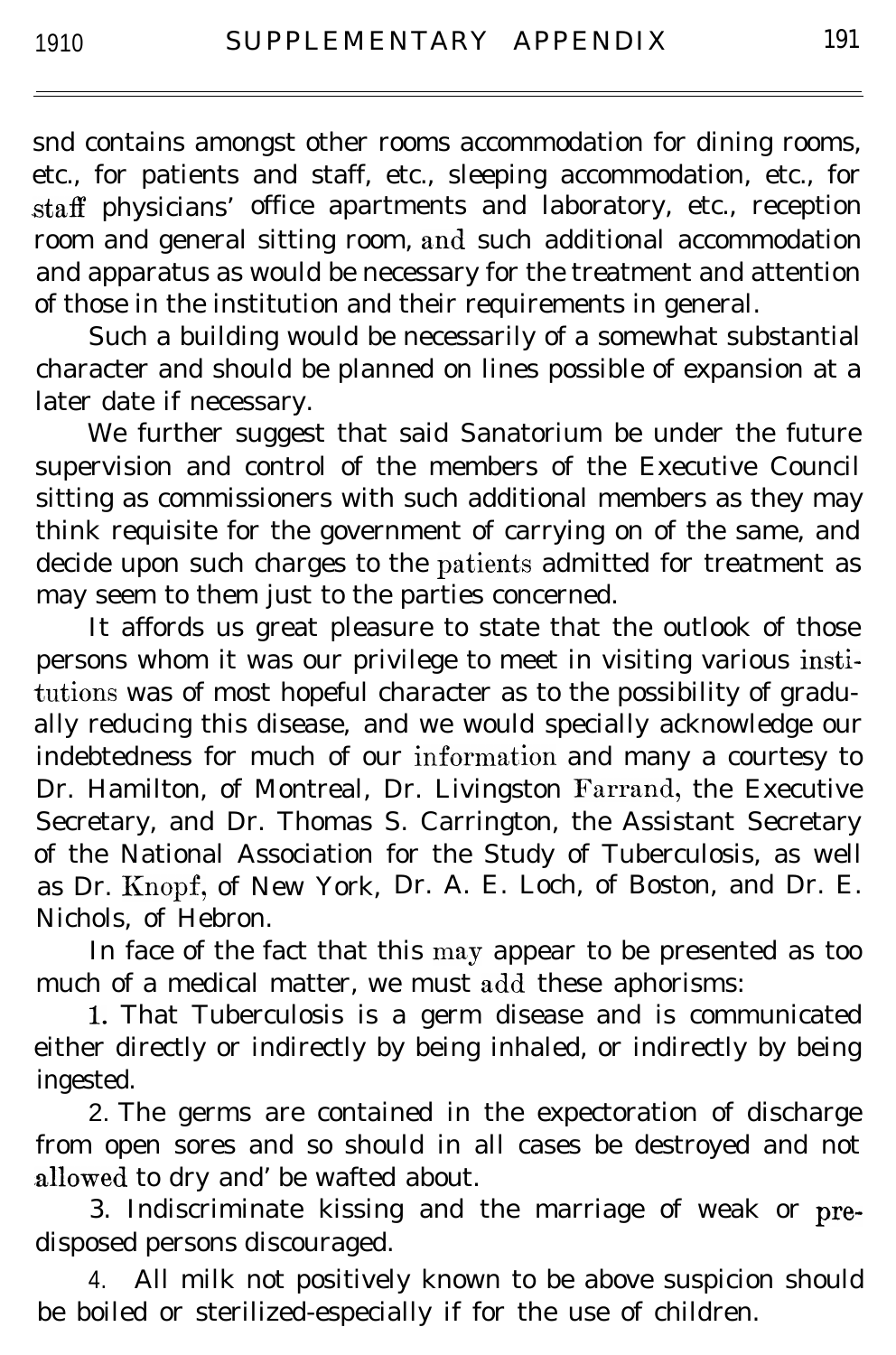5. The caressing of all domestic animals should be discouraged-as they are frequently tubercular.

6. Life in the open air and healthy respiratory exercises should be encouraged and practiced by the growing child.

'7. The predisposed should choose for an occupation any form of outdoor life.

In conclusion, let it be understood that volumes may be filled on the question of Tuberculosis, and we have but briefly dwelt on such aspects as are of pressing and general importance.

It must not be forgotten that here as elsewhere is necessary the soil as well as the seed, and while poverty and distressing circumstances are detrimental, yet the individual factor, unfortunate ancestry, unstable, nervous system and bad habits of living, must bear an equal liability in the lowering of resisting power,

Ed.ucation and encouragem ent will accomplish much. When once it is thoroughly recognized tha t after all the commonest source of infection is from the careless cougher, we have the key to safety in ordinary social life, and one need not make of the unfortunate consumptive a social outcast. *There* is no contagion to fear from the well-taught tubercular patient and panic from this. source is unnecessary and unworthy. Let him not be avoided, but given a chance, a chance possibly to recover, if not to prolong his life to the rejoicing of his family, but if neither of these are to be, at least he may be so trained as to cease to be a centre of infection and a menace to the community. If we were not moved by the ordinary feeling of the present day that the sick must not be'neglected then remains always the economic factor. The individual represents value in dollars and cents, too many dollars indeed to be disregarded in this scantily populated country, and among people who have the material benefits of life so plentifully found in our favored province, certainly humanity as well as the necessity for development require us to adopt measures to relieve the infected and protect the suffering, both of which aims may be readily accomplished by well directed and persistent effort.

In concluding this report, we would desire to add that the Commission is possessed of a variety of information on many aspects of this subject which it would be glad to communicate were any details of other institutions required. In closing, we desire to draw particular attention to a pamphlet by Dr. L. Farrand which we have added  $\mathbf{a}$ s an appendix,  $(C)$ .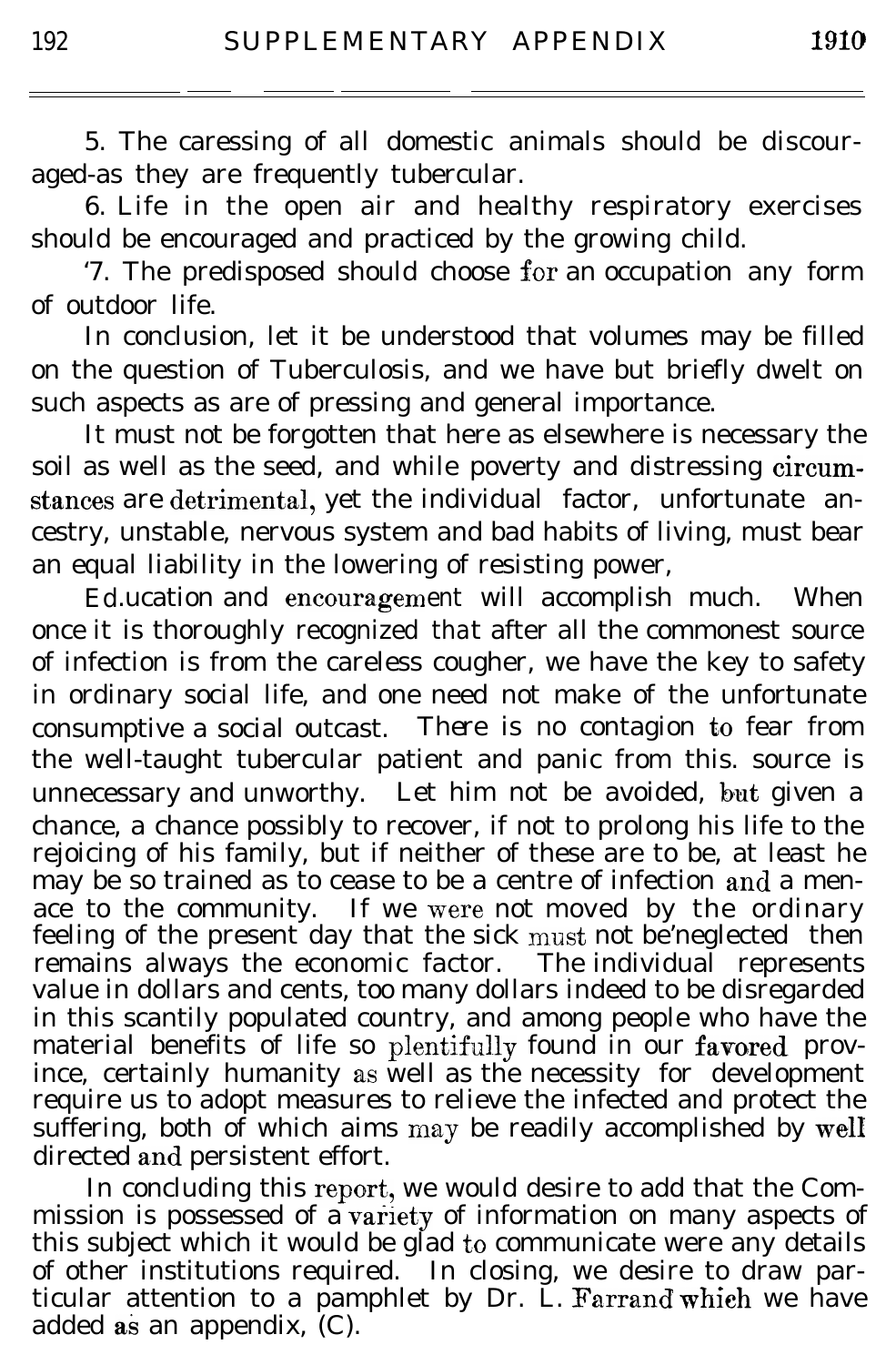---\_\_\_\_\_\_

-\_\_\_\_\_\_-\_L---\_---

--.\_-\_----- \_-.\_\_-----------\_-

#### APPENDIX A. \*

It is not our intention to speak with authority on matters of food, but we must recognize that milk is the chief diet of children : and a most important addition to the food of adults as well. Therefore it is a necessity that it be pure-as well as our meat, etc.  $From$ the federal meat inspection of the United States, we find that 10 per cent. of the milch cows are affected with Tuberculosis. It may be the same in New Brunswick, but we have no statistics. Royal! Commission of Tuberculosis in England puts it 20 per cent. to  $30$ ) per cent. of all cows.

One Tuberculosis cow supplies enough milk to infect many. children and adults as well, and we shudder to think of every tenth cow being affected-and we must remember that we get a mixed milk supply. Still Tuberculosis in cattle is a matter not considered within the Province-only imported cattle are' inspected or examined, and the same applies to meat—and any one with a sickly animal (from any disease) can slaughter it in private and bring it to the market or elsewhere and expose it for sale. Is our population so small or indifferent that we cannot have all our meat killed under the central inspection of a city or county slaughter house and not privately, as at present ? The present condition of affairs in this respect we strongly condemn, but would recommend it to the earnest attention of the authorities concerned. If the inspection of slaughtered animals were enforced we would find farmers taking a greater interest in the sanitary surroundings of their cattle. The farmer or herdsman is apt to think that huddling cattle together in the close atmosphere of an unventilated, dark, moist barn is necessary to keep them warm-far better would it be for them to be shivering out in the open air, as long as they got sufficient to eat, and they would then have little tuberculosis

We consider the article on "The Social Aspect of Tuberculosis in Animals," by Rev. Hunter Boyd, in the Report on Agriculture for New Brunswick, *1908,* so important a communication that it be 83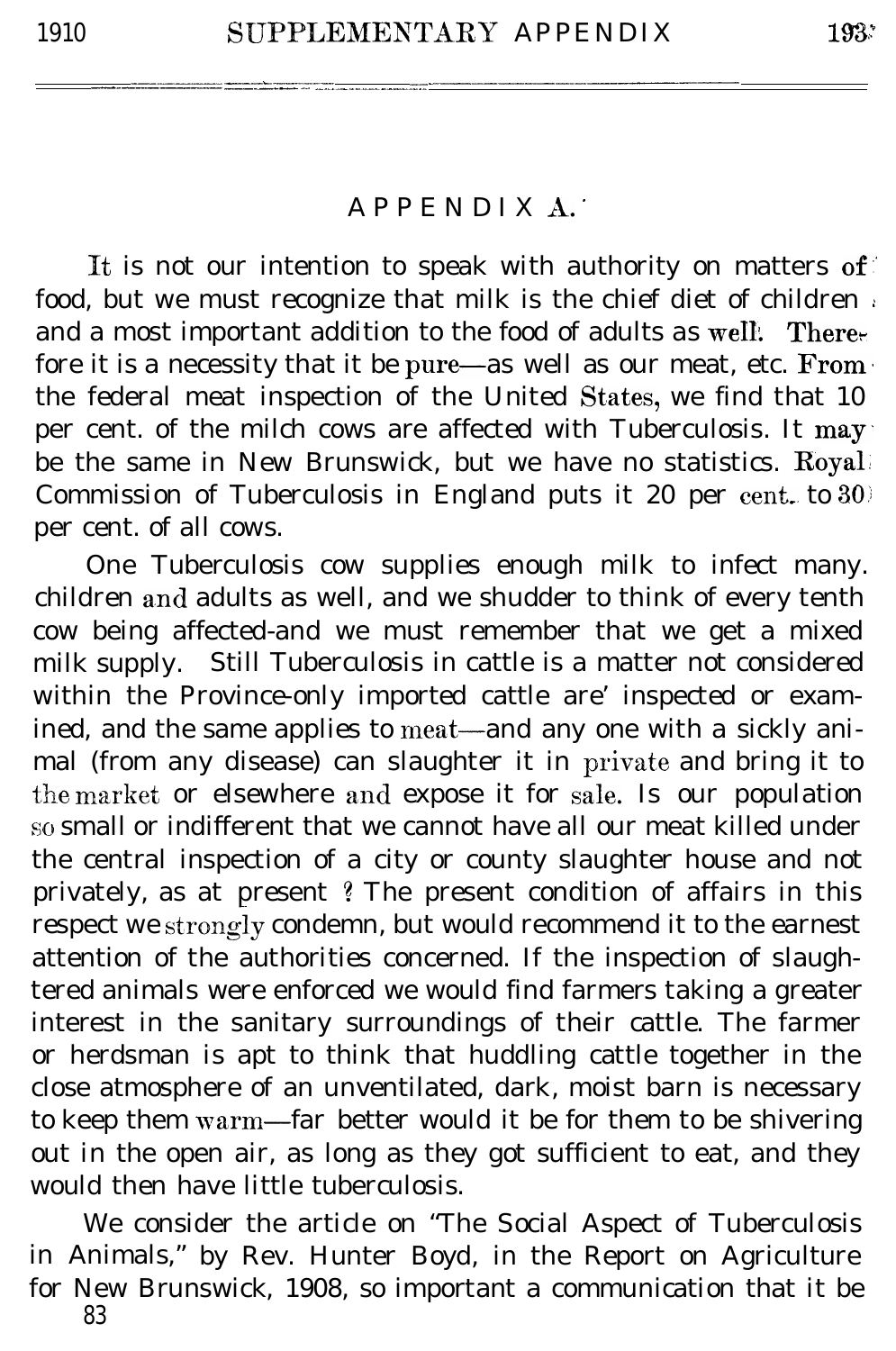considered a part of this document, and would recommend that it be printed and spread through the country, and to it might be added Chap. 16 of Dr. Knopf's Prize Essay on Tuberculosis which relates to the subject, and would be of great benefit to the owners of cattle.

*Recommendations*  $re Bovine Tuberculosis in Canada$ *.* 

(Approved by your Commissioners. )

"That pending the evolution and adoption of some method "more effective and satisfactory than has been found practicable for "the control of bovine tuberculosis, with a view to its ultimate "eradication from the herds of the Dominion, it is recommended that "steps be taken at once to secure in those provinces, where legislation "of the kind does not now exist, such amendments to the Municipal "or Public Health Acts as will enable municipalities to pass by-laws '"providing for the close inspection and testing with tuberculin of "all cows supplying milk for public consumption, prohibiting the "sale of milk from any save those found to be healthy.

"Further, that similar legislation be secured where necessary to "empower municipalities to prohibit, the private slaughtering of ani- "mals for food purposes, and to provide public abattoirs in which "all such animals may be killed under proper official inspection of a "character at least equal to that now enforced under the Meat and "Canned Foods Act in the case of meat food products intended for b"export or inter-provincial trade. '

"And further, that through all possible channels a vigorous and "systematic effort be made to create and foster a strong public opin- "ion in favor of the adoption in every community of the important "safeguards of public health above mentioned."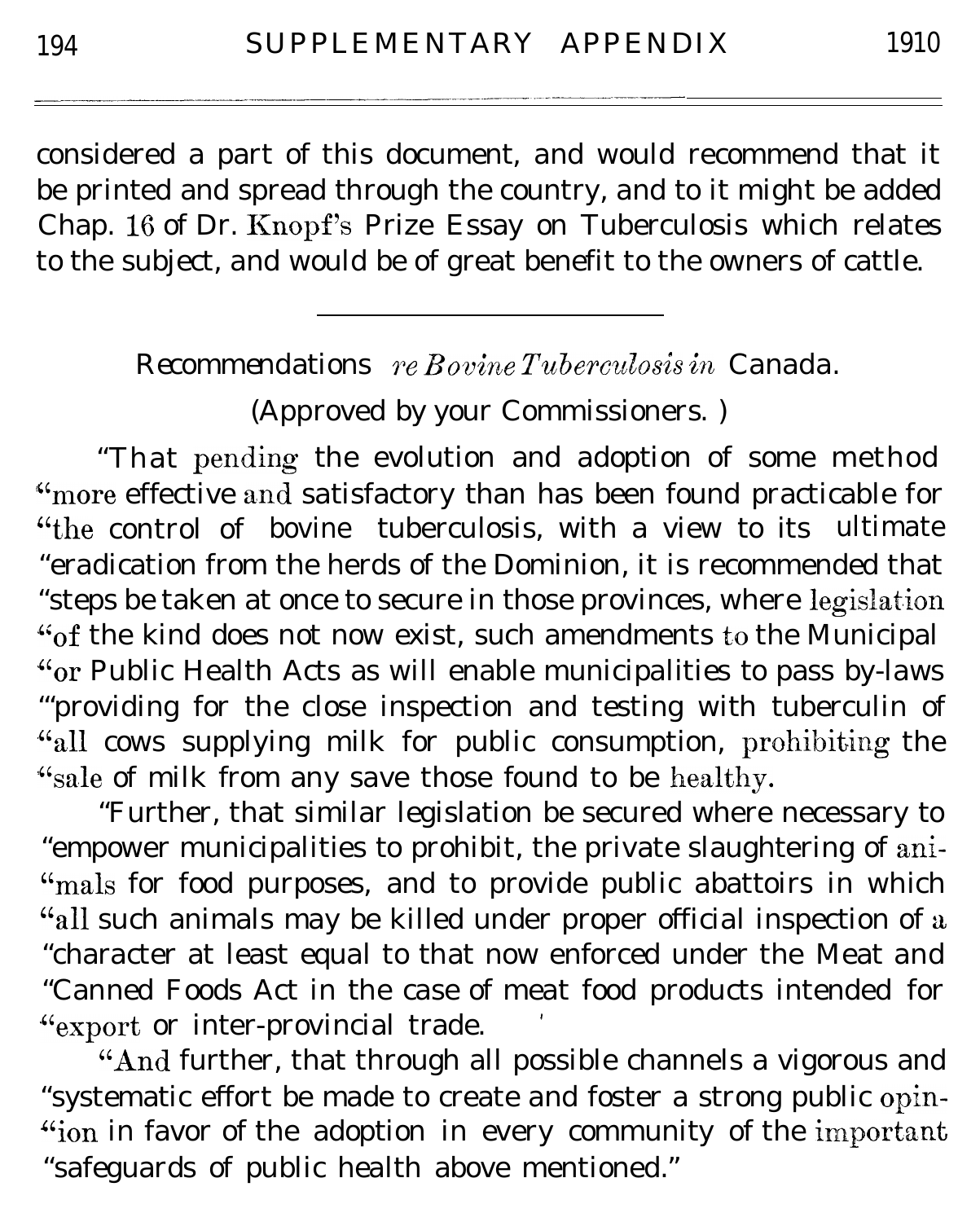#### APPENDIX B.

#### *The Municipal Hospital for Advanced Colzsumptives in Boston.\**

(By Edwin A. Locke, A. M., M. D., Chief of Staff, Boston Con sumptives' Hospital., Second Assistant Visiting Physician Boston City Hospital! Assistant in Clinical Medicine, Harvard Medical School; and Simon F. Cox, M. D., Superintendent Boston Consumptives' Hospital.)

Through a comprehensive organization under municipal control, the City of Boston is attempting to solve the local problem of controlling tuberculosis. This campaign has been organized along the broadest and most comprehensive lines, and brings into co-operation all the public and private agencies which are directly or indirectly concerned in this special work. Since the state provides ample sanatorium accommodations in the State Sanatorium at Rutland for all consumptives in the incipient stage, our plan has naturally been made to include the care of all other cases. It is the purpose of the organization to have examined and permanently recorded at the Out-Patient Department (Dispensary) of the Boston Consumptives' Hospital, as a central bureau, all cases of tuberculosis in the city, except those who may have a private physician. So far as possible the incipient cases are sent to the State Sanatorium, In some instances the board of the patient while there being paid by the Consumptives' Hospital, and in all cases the family kept under supervision. All other cases remain under the control of the Consumptives' Hospital, the particular disposition being in accordance with. the scheme described below.

While admitting that the great mass of the consumptive poor must of necessity be treated and supervised in their homes, we believe that hospital care should be provided for certain cases; i. e., first, all destitute cases; second, all those who, because of ignorance, carelessness or indifference, are a menace to the community ; and

\* Prepared for the International Congress on Tuberculosis, held in Washington, Sept. 21 to Oct. 12, 1908.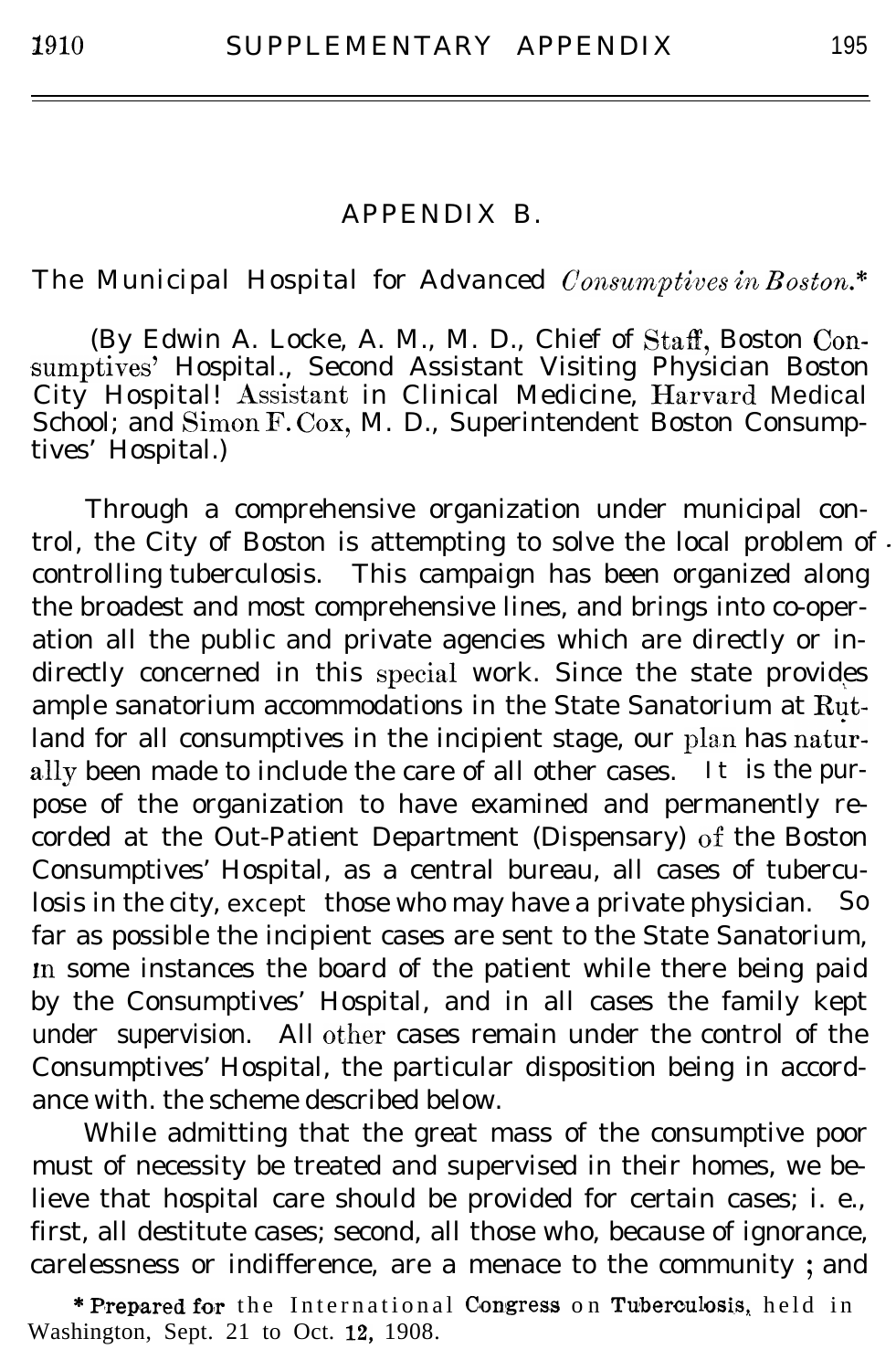third, the majority of all dying cases. The strict isolation of all these classes we believe to be the spread of the disease, and absolutely essential to the control of we are, therefore, attempting to furnish institutional treatment for a very large group of the advanced consumptives. For these various classes, our plan makes certain provisions which are, perhaps, somewhat unique, and in part, at least, overcome the various serious difficulties attending such work. We are at present carrying out plans for the erection of a series of institutions adapted to this purpose. Some of these are already finished; others are now being built.

With reference to the hospital facilities needed, we have roughly divided all advanced cases into four general groups:

L-Those in the last stages, or the hopeless, and, in many instances, dying, cases.

These, in consequence of the late stage of the disease, in which the snutum is, as a rule, more abaundant, are clearly the greatest danger to others. As a result of the extreme poverty which so commonly accompanies the progress of the disease, they are frequently destitute and live under conditions which are most favorable to contagion to others. They are, in short, the most dangerous foci of infection. For all such a permanent hospital, so built and equipped as to be best adapted to the carrying out of the most exact prophylactic measures, and to afford the greatest possible comfort to the patients, is necessary. In any large centre there is always a considerable number of ignorant, careless and indifferent consumptives, who can be properly supervised only when under the restrictions of residence in a hospital. When once admitted, alI such cases, with but few exceptions, should be permanently detained, forcibly, if necessary.

It is to be remembered that for this class of consumptives the same hospital accommodations are needed as for those conditions treated in an acute hospital. Since so many of the patients will die in the hospital, it is inevitable that its reputation should suffer and a certain prejudice arise in the minds of the class for whom it is built. Every attention should be given to overcoming this by making the wards attractive and by providing every possible comfort for the unfortunate afflicted.  $,411$  of these considerations add to the  $\cdot$  expense of the hospital.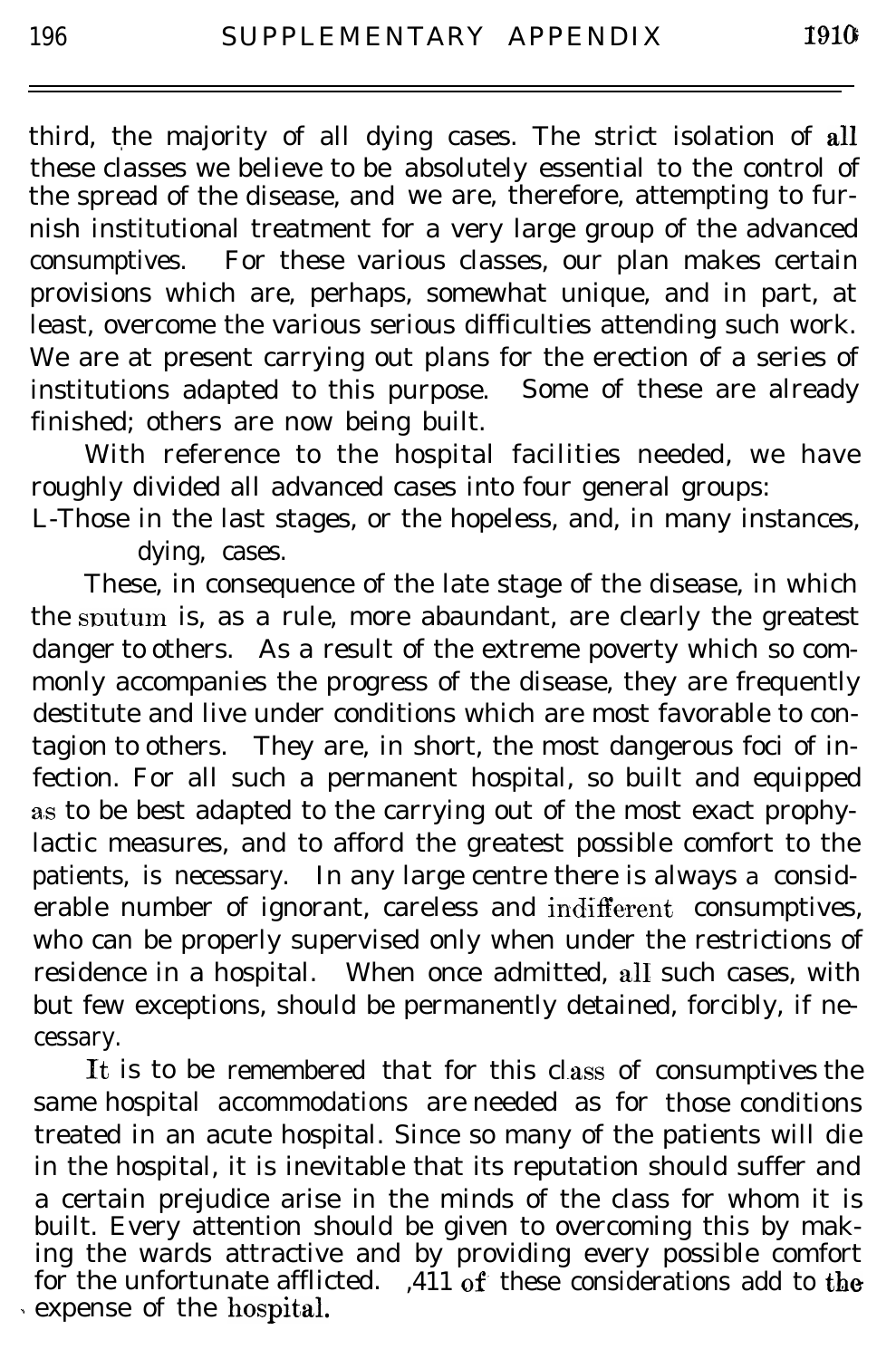2.-A far larger group of ambulatory, moderately advanced consumptives, who, while incapable of regular work, yet enjoy a reasonable degree of health.

In a few of these there are reasonable prospects of a complete arrest of the disease, and, in a considerably greater percentage, of restoration to partial working capacity. Here the permanent hospital above mentioned, while it may offer adequate advantages for the best results of treatment, is not suitable because of the association with the most hopeless. The expenses of construction and .maintenance of such a hospital are also unnecessarily great. Being less advanced, they are, as a rule, not such prolific centres for the spread of the disease, and are not so frequently the victims of extreme poverty. Many have reasonably good homes, where they can remain at night under favorable conditions. If constantly under a well-regulated, "hygienic-dietetic regime" during the day, and properly supervised in their homes while there, most satisfactory results can be obtained. Such provisions can be made at a minimum expense in the sanatorium day-camp to be described later.

3.-Many in this ambulatory stage, however, either have no homes, or such as are entirely unsuited to their needs, and besides the treatment furnished by the camp during the day must have provisions made for care at night also.

Probably the best and most inexpensive type of institution with this end in view is the "cottage hospital," or "lean-to." If properly constructed and located, the patient can be given every comfort, and the sanatorium treatment made possible. The grouping of these three types of institutions together under a single management greatly facilitates the transfer of patients from one to another, according to the improvement or advance of the disease.

4. A miscellaneous group for various reasons are unable or unwilling to leave their homes for treatment.

Many are more or less regularly engaged in some occupation; others have responsibilities in the home which cannot be given up or transferred to others, and still others are unwilling, though at liberty, to undergo treatment outside their homes. While it must

,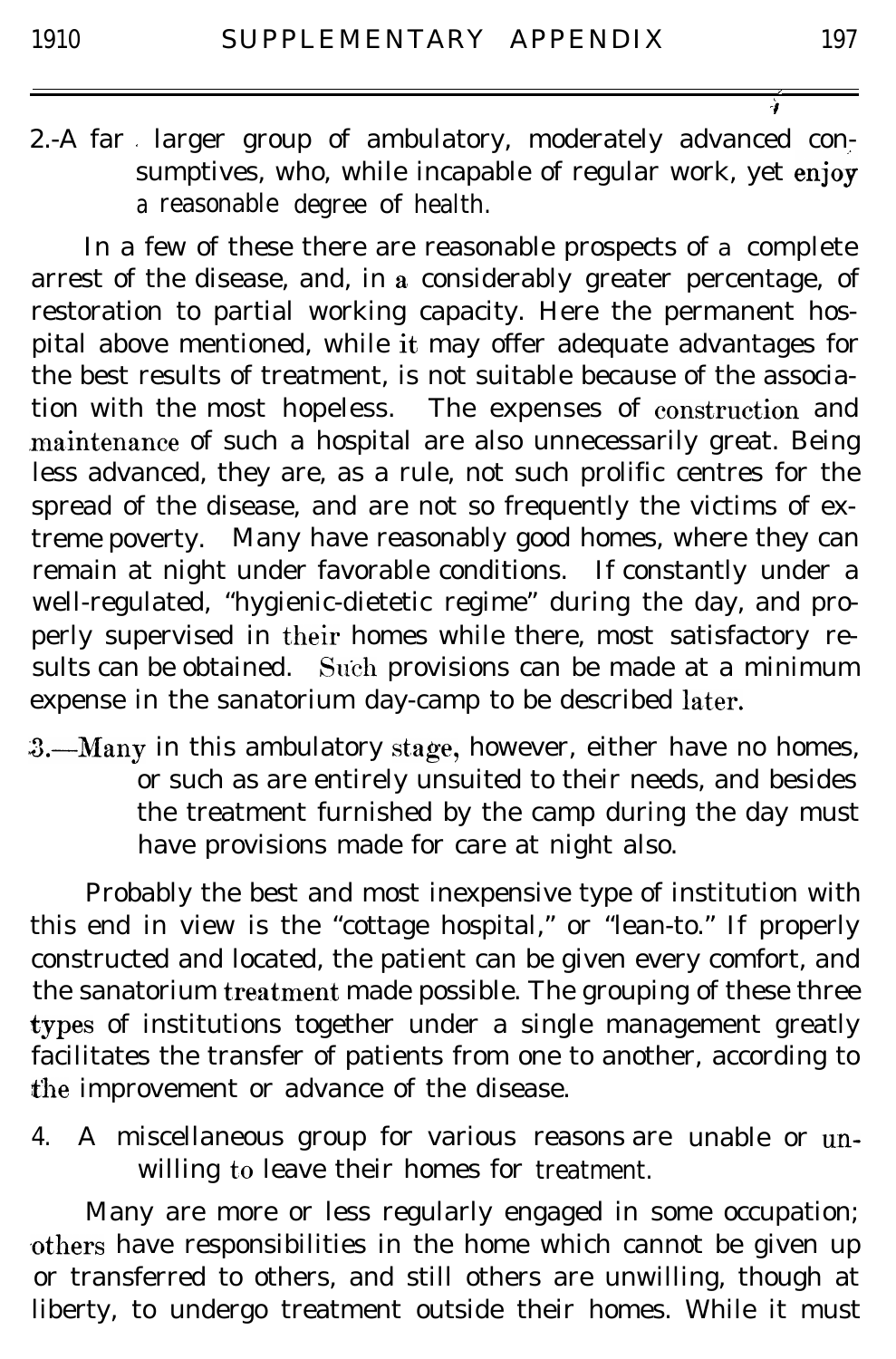be admitted that the results from this method are less satisfactory, yet surprisingly good results can be obtained by home treatment under the direction of a tuberculosis dispensary. The dispensary nurses visiting in the homes can supervise the treatment laid down at the visit to the clinic, and attend to the carrying out of measures to the end that the other members of the family shall be protected. When adequate hospital treatment is once furnished for the advanced consumptives, this group will become a considerably smaller one, for the general public will soon perceive that in a hospital the hopeless can be best cared for and the less advanced offered greater assurance of improvement.

### *The Boston Consump ti ves Hospital Plan.*

The Boston Consumptives' Hospital, a distinct city department, is under the management of a board of seven unpaid trustees, appointed by the mayor. The entire group of institutions is, administered by a single executive head (superintendent), and the medical work by a chief of staff and twenty assistant physicians. A uniform system of records is in use in all departments of the hospital.

Nearly two years ago the trustees of the Boston Consumptives" Hospital purchased an estate of fifty-five acres in Mattapan for *\$65,000,* and ammediately laid plans for the development of a com- ,prehensive group of buildings, as follows: A central. hospital of six. ward buildings, a permanent day camp, a group of cottage hospital wards ("lean-to's"), an administration, domestic and pathological building, chapel, laundry, nurses' home and central power station.. With the limited funds so far furnished *(\$307,000)* by the city, only the begenning of the group has been made, i. e., a central power. station, the day camp, one cottage hospital and a central hospital of two pavilions. The estate is in a quiet suburb of the city, easilyaccessible by the electric or steam car lines, and in every respect is ideally suited to the development of the plans for the hospital group. On the highest portion of the land, far removed from the street, the main hospital is being built, and at a distance of a few hundred feet in front, on land sloping to the south and sheltered to the north by immense bowlders of pudding stones and a grove of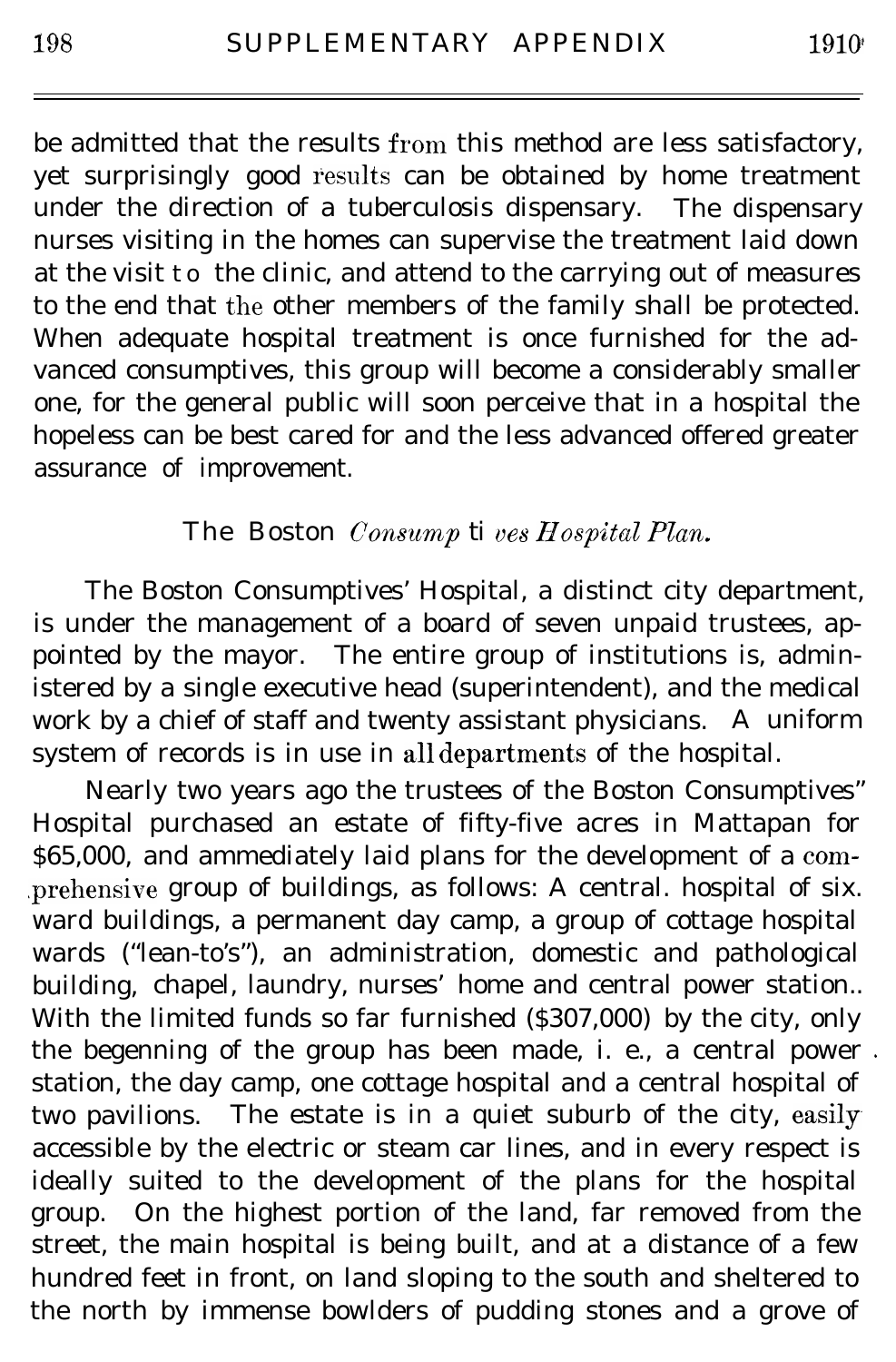large trees, are located the first cottage hospital and the day-camp building.

A. Out-Patient Department. (Dispensary.)

This department is situated in the center of the city ('13 Burroughs Place), in the most favorable location possible with reference to those sections of the city where tuberculosis is most prevalent. As stated, it is our purpose to make the Out-Patient Department or Dispensary the central bureau, where all cases shall first be examined and permantly recorded. When discharged from any of these hospitals, the patient; returns to the Dispensary in order that a permanent record may be kept of him and his whereabouts, and that he may remain under supervision. Through co-operation with the Board of Health, the Boston Association for the Relief and Control of Tuberculosis and the three other tuberculosis dispensaries in the city, we are attempting a complete registration of all cases of tuberculosis in Boston. A four-story house was leased by the trustees, renovated and adapted to the needs of a tuberculosis clinic. The first clinic day was Sept. II, 1907. The Dispensary is open four mornings each week from nine to twelve o'clock, Saturdays being reserved for children. An evening clinic is contemplated. Six physicians and four nurses are in attendance on each clinic morning.

Each patient is carefully studied, and, as a routine, receives a systematic examination, including the throat and nose. On the day followipg the visit to the Out,-Patient Department the patient is visited in the home by one of the dispenssry nurses, and a full report of the social conditions is made on special record cards to the department. As a result of all these. investigations, the most suitable disposition possible is made of the patient. The early cases are sent to the sanatorium, the far advanced, so far as is possible, to one of the many hospitals receiving this class. Obviously, the majority of advanced cases will not or cannot enter an institution, and these are put under home treatment. They are required to report at the dispensary at stated intervals, and are carefully supervised in their homes by a nurse from the clinic. Over 900 consumptives are at present under this form of treatment. For the purpose of this supervision, the city is divided into district's, and to each is assigned a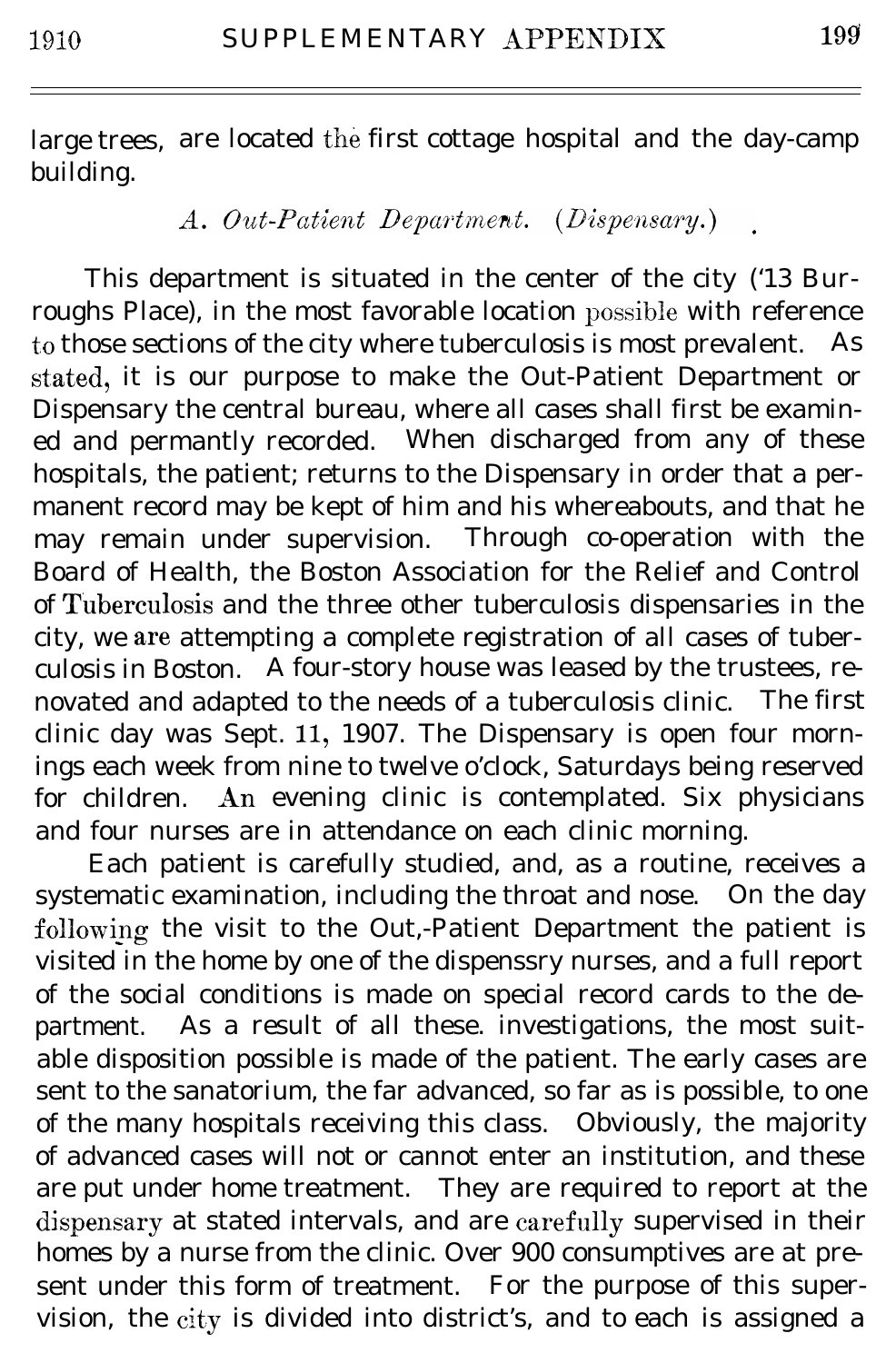murse from the clinic. The visiting nurses work in conistant co-operation with the Associated' Charities, Board of Health, <sup>4</sup>City Charities and all benevolent associations and organizations in  $\cdot$  their respective districts. At  $\bullet$  present, twelve regular nurses are employed in this work under the supervision of a superintendent of : nurses, herself a trained social worker. Each nurse attends the regu- ' lar monthly conference of the Associated Charities workers for her district.

'It is the policy of the Out-Patient Department to seek relief for the needy through already existing charitable societies, as it is evivdent that relief can be given more economically and wisely in this way than through a special department established by the Consumptives' Hospital. Milk is, however, furnished gratis by the Dispensary to poor patients especially needing it, the expense being met from the general appropriation for maintenance. Approximately 9,000 quarts are dispensed each month.

The details of work of the Out-Patient Department do not differ in essential respects from those in vogue in other special tuberculo sis clinics, and are too well known to merit enumeration here.

### *B. Hospital for the Fa+Advanced or Dying Cases.*

At the beginning of our work the most urgent need was felt for "beds for the consumptives in the last stages of the disease, and con- : sequently the earliest efforts of the trustees were directed to the erection of a hospital for this class. For reasons stated above, this 'is the class most needing care and for whom isolation is most necessary. In the development of plans for the hospital, therefore, two bjects were constantly kept in mind, namely, the care of the patient and the provisions for the carrying out of precise phophylatic mea sures. The care of the advanced consumptive in the last stages of the disease differs essentially from that adaptable in the less advanced and ambulatory patient. The type of building suitable for the 'terminal case, chosen by the trustees after consultation with the 'leading specialists in tuberculosis, combines comfort to the sufferer with simplicity of management.

'The hospital is of the pavilion type, with two-story ward build-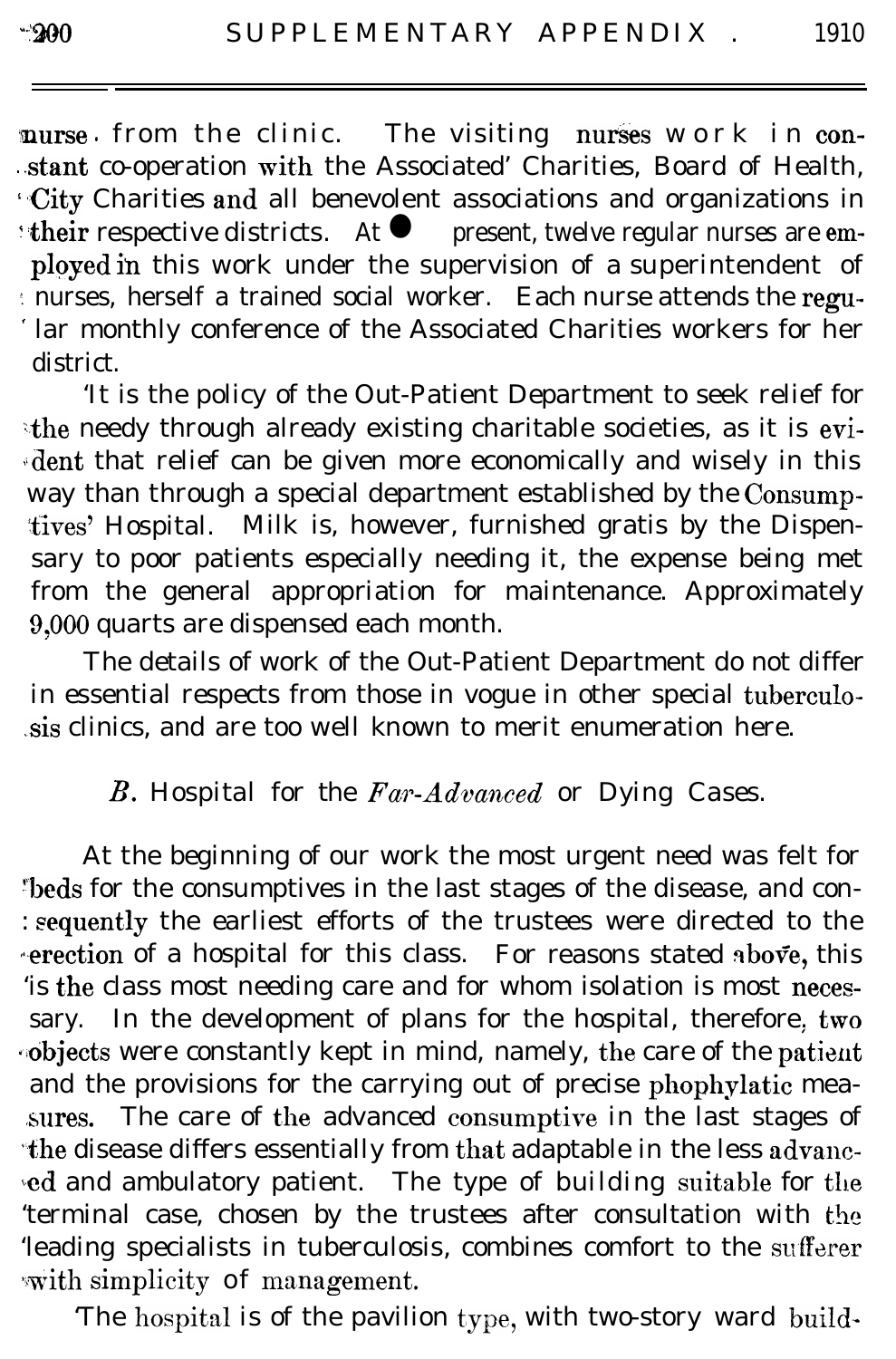ings facing south and connected by open corridors. The service rooms are placed in the centre of each floor, thus dividing the otherwise large ward into two small ones of fourteen beds each. This arrangement was adopted essentially because of the economy in administration which it affords and the obvious advantages of relatively small wards. The administration portion includes a store and linen closet, bowl-room for washing of hands and brushing of teeth, serving room or diet kitchen, bath room, utensil room and toilet room. All these rooms are equipped in the latest and most approved manner, including a separate ventilating system and arrangements for thorough disinfection. On the roof is a large mattress room, provided with glass roof and sides, where the mattresses, pillows and blankets can be sunned and aired. It is so equipped that it can be thoroughly disinfected with formaldehyde gas. Between each two pavilions is a veranda built out from the connecting corridor, and at the southerly end of each ward building is a wide piazza sufficient in size to accommodate all the beds in the ward.

The entire structure is of absolutely fire-proof material. The foundations and walls are of reinforced concrete. The building is plastered on the inside to a height of one foot from the floor with a mixture of Keen and Portland cement brought to a smooth surface. This wainscot is carried to the floor in a concave base and forms a close joint with the linoleum and terrazzo. All angles are rounded. Above this, the walls and ceiling are of gypsum fiber plaster. All the floor beams are steel, the partitions of terra cotta and the lathing of metal. The floors are made of reinforced concrete, smoothed and levelled with cement, and covered in the wards, and administrative corridor with battleship linoleum cemented down to the concrete floor, while the administration or service rooms are of terrazzo laid on the concrete floor. No wood architraves are used about the doors and windows. Here the plaster rounds to the door. or window frame, by which it is overlapped. A half-round strip is fitted to the frame, making a tight joint with the plaster. The windows are triple hung and extend from two feet six inches from the floor to the ceiling, thus affording a maximum of sunlight. By this means the usual transom over the windows is avoided, it being possible to use the upper sash as a transom. The doors are of the usual,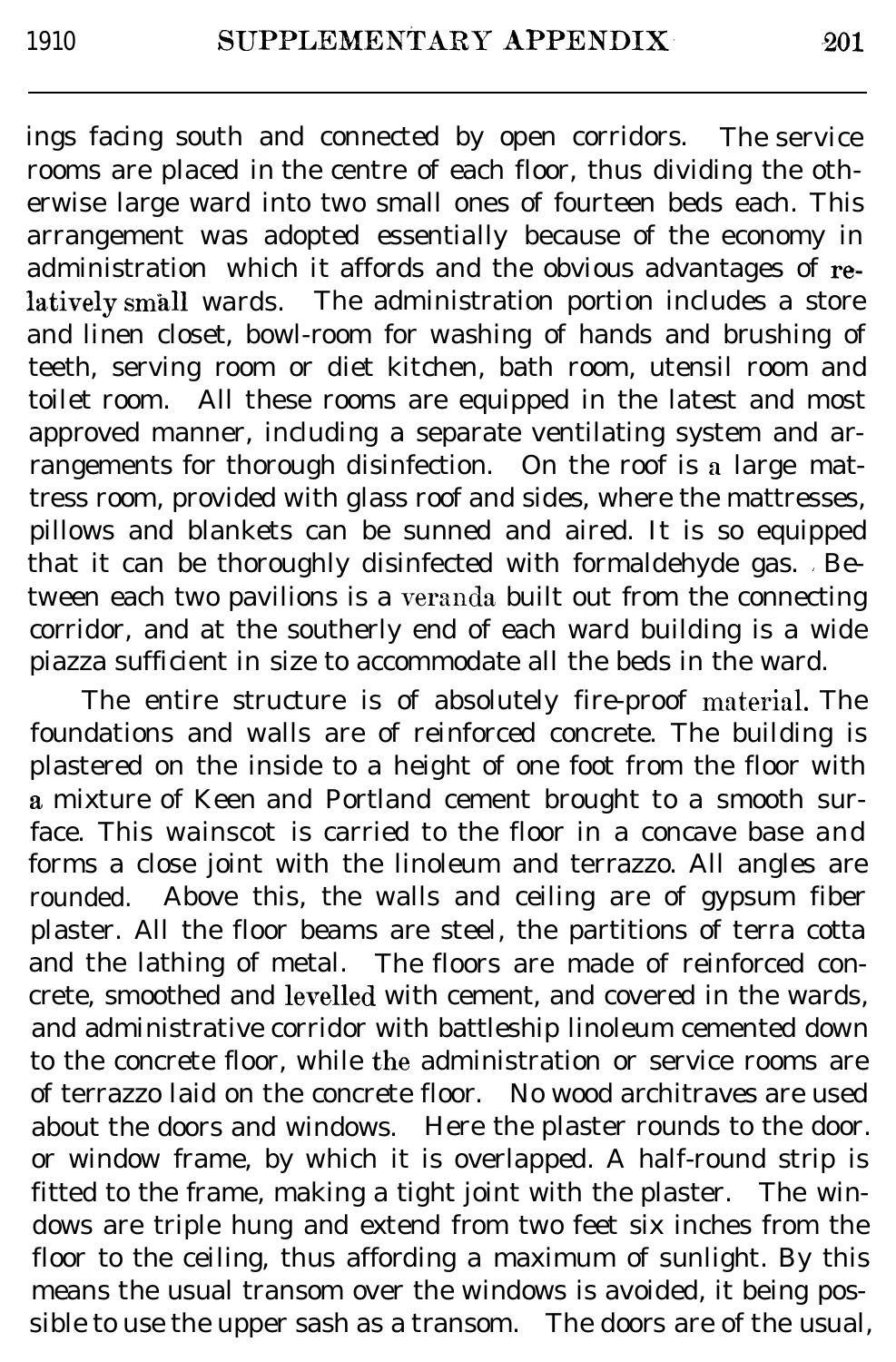hospital type, and are wide enough to allow beds to pass readily. The wood finish is straight grain white oak veneer, carefully and fully filled. Vacuum cleaner service has been installed, with outlets conveniently placed to permit of ease in operation.

The corridors connecting the ward buildings have concrete foundations up to the water table like the ward buildings. Above they are of wood. The floors are covered with steamship deck duck laid in paint and covered with several coats of lead and oil paint. The southerly side is permanently open; the northerly side is provided with a portable partition easily removable.'

The building will be lighted by electricity, with emergency gas outlets. The wards are lighted by means of reflected light from the ceiling supplemented by individual lights from the walls over each bed.

The second ward building immediately to be built is of the same general type, but instead of open wards of fourteen beds each, has small wards of four and five beds each and single rooms. The construction and finish is similar to that in the first building.

### *The Xanatorium Day Camp.*

Early in July of the present year a permanent day camp building was opened, adjacent to the main hospital above described. It is of wood, 150 by 36 feet, one story in height, and unfinished on the inside. An open veranda, 16 feet wide, provided with rolling canvas curtains overhead, runs the entire southerly side of the building.; The structure includes a store-room with refrigerators, a large kitchen, a dining-room for patients, a nurses' dining-room, a rest room for men and one for women, lavatories, a clinical laboratory, a laryngological room, a linen room, a nurses' office, an office for the resident physicians and a large examining room. The present arrangements provides 180 places in the dining-room, but 250 can be made. Heat and light are furnished from the central power station.

The camp is situated on the slope of the rising ground and is sheltered to the north by ledges and bowlders and numerous trees, thus offering unusual opportunities for rest for patients in the open air at all seasons of the year. At least 200 patients can be in regular attendance, and more than twice as many furnished food from the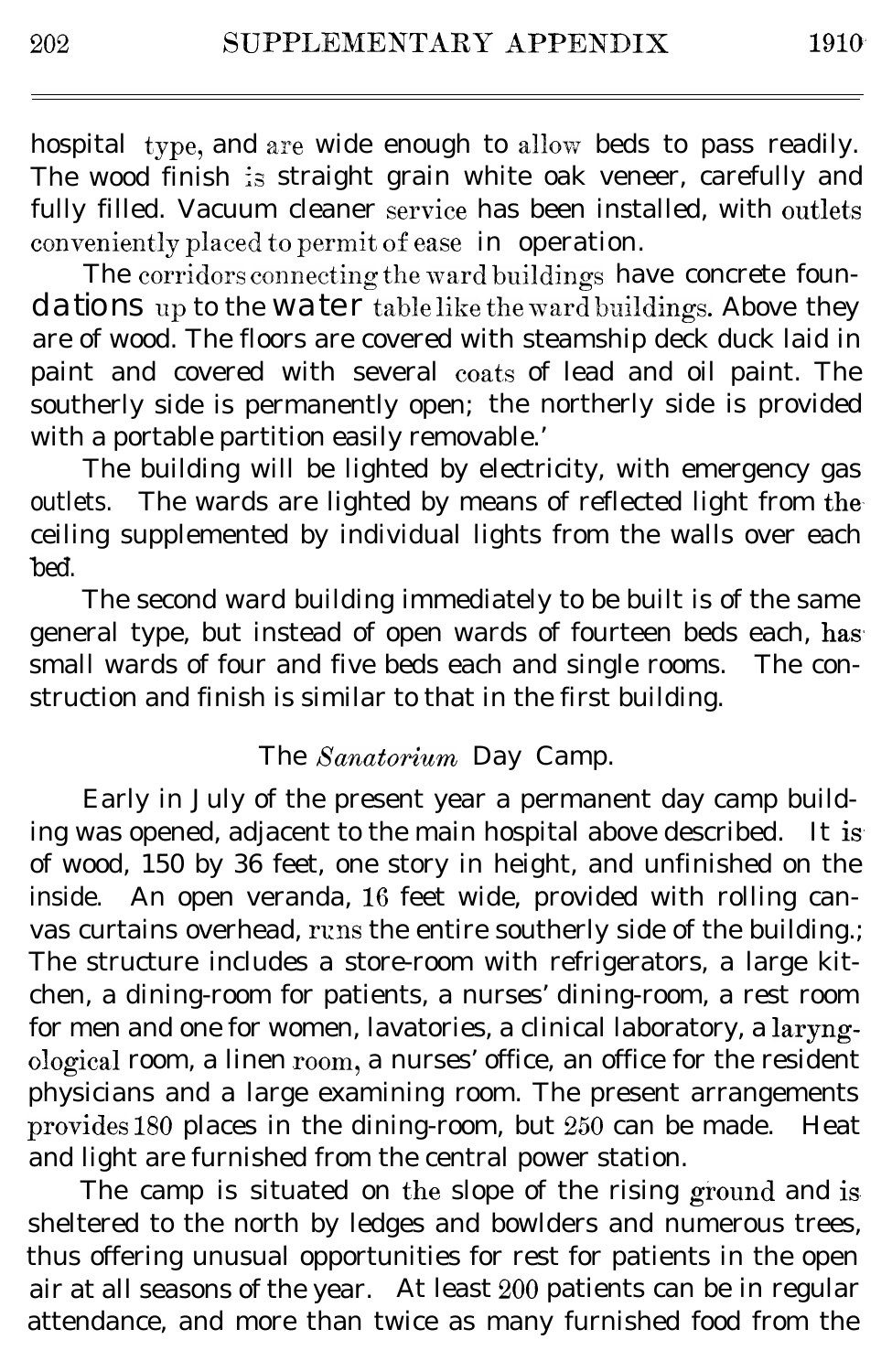large kitchen. The cost of the day-camp, including equipment, was \$14,000.

The routine of treatment is practically identical with that employed in the sanatorium. The patients are required to be in attendance at the camp not later than 8.30 each morning. On arrival, the patients report at the office, where their temperature and pulse are taken. A breakfast consisting of cereal, with milk and sugar, milk (coffee on the colder days), crackers, bread and butter is served at 9.30. During the forenoon the time is largely given up to rest in the open air, although games are permitted when the condition of the patient will admit, and graduated exercises is also prescribed. Dinner is served at 12.30, and includes soup, meat or fish, potatoes and one other vegetable, bread, butter, milk and a simple desert. Following the noon meal all patients are required to remain absolutely at rest in a reclining chair for one hour. At 4 o'clock the afternodn temperature is taken. A supper of cold meat (fish, eggs, etc.,) fruit, milk,. crackers, bread and butter (on cold days hot cocoa) is served at 4.30. A special diet of milk and eggs is furnished to patients as prescribed by the physician in charge. During the winter months the patients leave the camp for their homes from 4.30 to 5; in the summer from 5.30 to 6.

At entrance to the camp the patient is given a steamer chair and three blankets, each bearing his number, which remain his property so long as he continues a member of the institution.

Two of the assistant physicians are in constant attendance at the camp. as well as two graduate nurses. At present the supervision of the patient in his home is done by the visiting nurses in the Out-Patient Department, but in the near future it is expected that a third nurse will be assigned to the camp, who shall devote her entire time to this important work. The most rigid discipline regarding attendance and faithfulness in carrying out the treatment ordered is maintained. Delinquents are systematically followed up by the visiting nurses.

### *The Cottage FIospitaZ.*

simi lar to those in use in many of the sanatoria, and consists of aThe present cottage hospital is a one-story wooden structure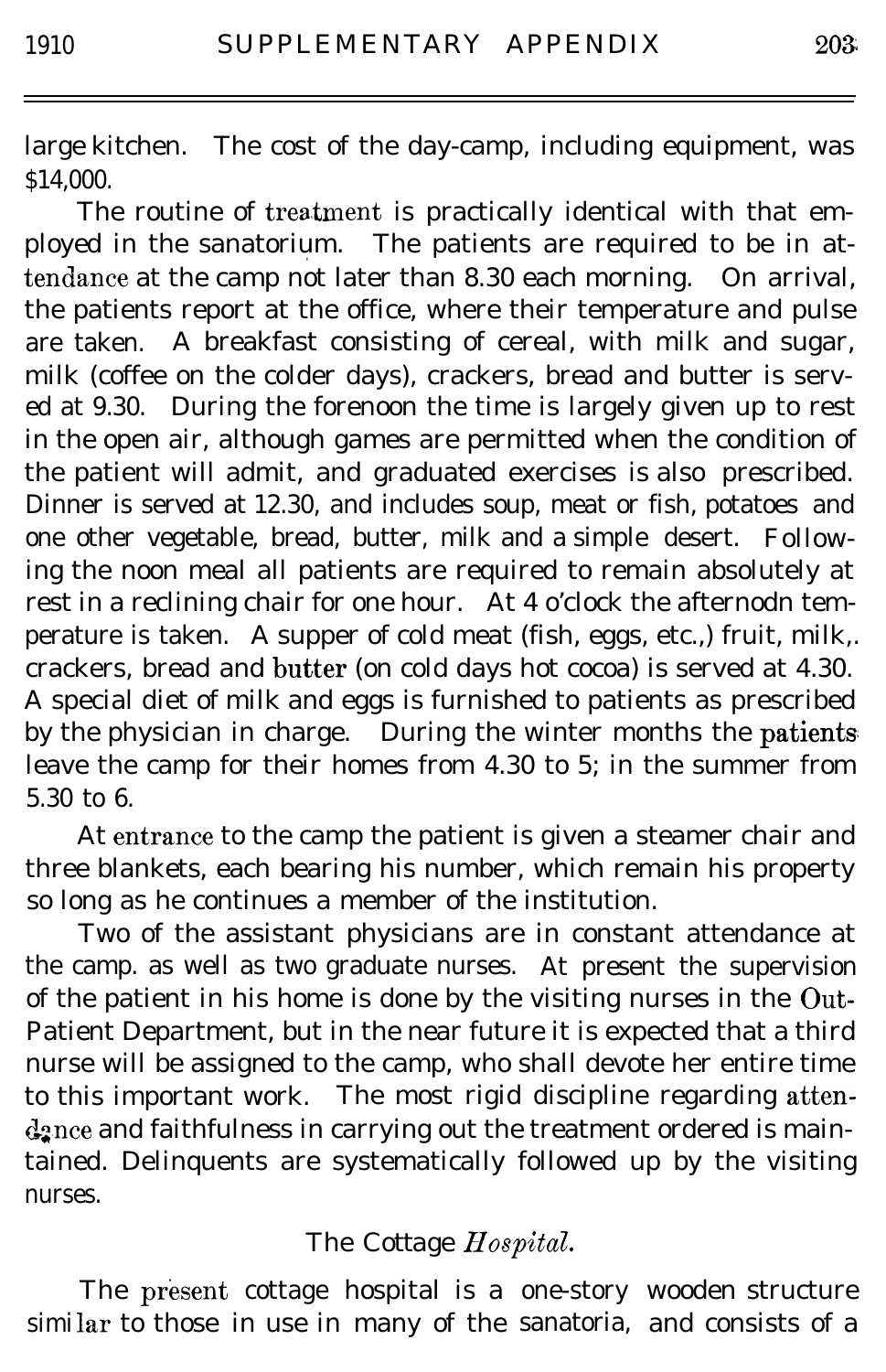**tcentral portion and wings or wards.** The **central portion** comprises **an assembly room,** locker **room, 2 shower baths, a tub bath,** 6 **lavatories and** 4 **water** closets, **an emergency ward of** 2 **beds, a linen room .and a** nurse's office. The **wa.rds are** 60 **by** 18 **feet, and each contains** .a single row of 15 beds. **Along the entire front of each ward** is **a** wide veranda which is **separated from the wards only by a glass** partition consisting of wide triple-hung windows extending from the floor to the roof. Along the north side of the wards is also **a** row of double-hung windows 4 feet from the floor. The walls are of plaster, as in the ward building, and the floors of first quality maple. It is heated by steam and lighted by electricity. The total  $cost$  including equipment is  $$15,000$ .

The cottage is designed for the moderately advanced cases for whom it is necessary to furnish accommodations for the night as well as treatment during the day. Food for the patients will be prepared and served in the day camp, which is immediately adjacent, and precisely the satne routine of treatment will be carried out. It is hoped to build a group of cottages about the camp as a center.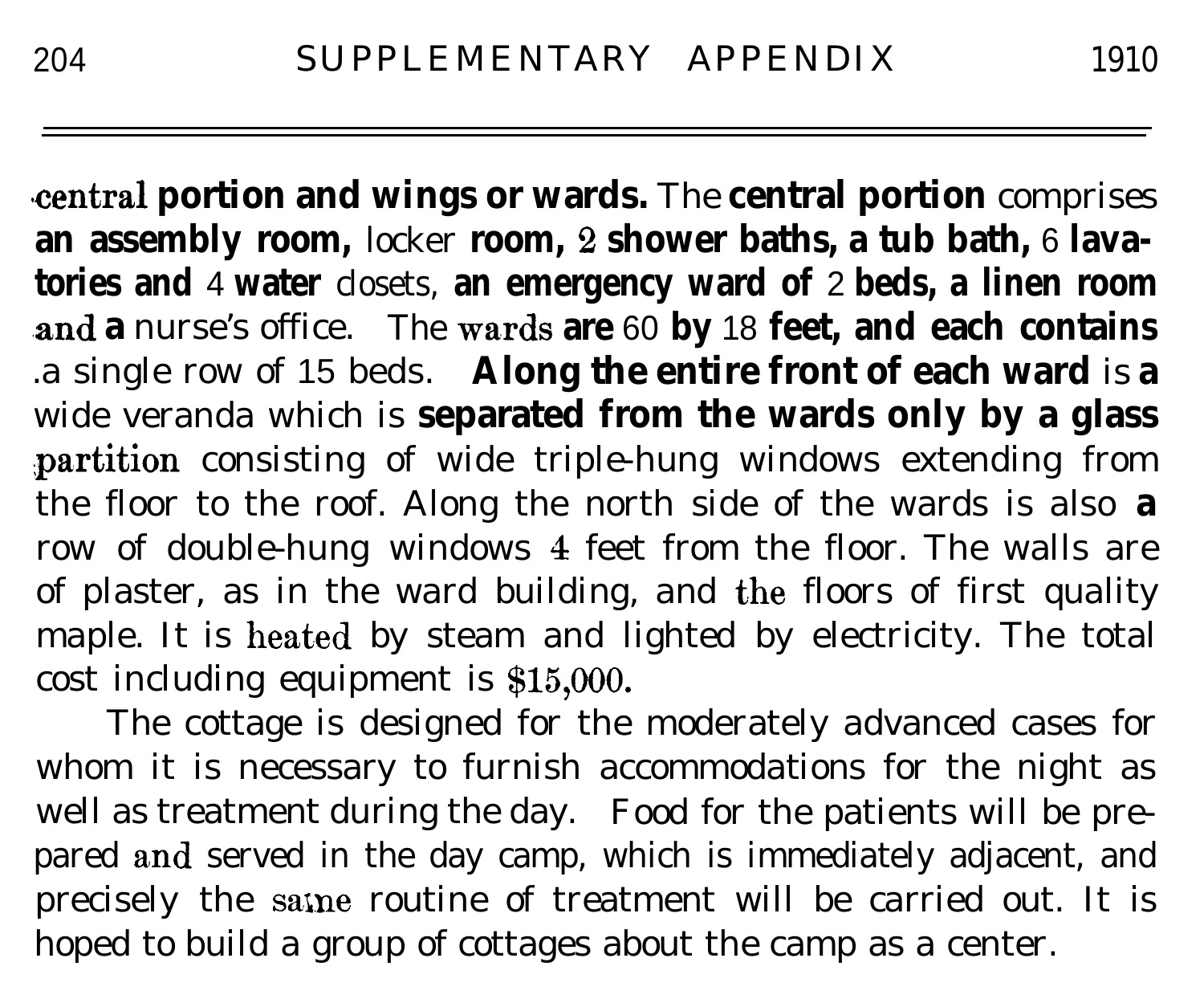#### APPENDIX C.

# ,Q **COMPREHENSIVE PROGRAM FOR THE PREVENTION OF T UBERCULOSIS ,** *By Livingston Farrand, ill. D.*

### 'Executive Secretary National Association for the Study and Preven-. tion of Tuberculosis, New York. .

It is evident that *a* subject as wide as that indicated by the announced title of the present paper can only be sketched on the broadest lines. It may be possible, however, to summarize certain of the lessons to be derived from the complex experiences of the last few years and such will be my task.

The basis of the campaign is the logical corollary of the pathological and clinical discoveries of the past twenty-five years. If tuberculosis is an infectious disease, the cause of which is known  $and^{\dagger}$ can be isolated, it is necessarily preventable. The organized effort,. therefore, of the present day is in the direction of this prevention.

That one means of prevention is the destruction of the cause is obvious; that an equally important adjunct in accomplishing the same end is the ability of individuals to resist the attack is a matter of observation and experien ce. Our eff orts, therefore, must be directed: along either or both of these two lines-to eliminate centers of infection and to increase the resisting power of individuals. It is the more definite attack upon centers of infection and the immediate procedure necessary to reduce the dangers of the situation that present specific opportunities and permit of a relatively definite program.

Upon one point particular emphasis should be laid at the outset,. and that is that in order to accomplish results in any degree commensurate with the importance of the problem and the expenditure of' energy involved, the responsibility for action must be placed primarily and squarely upon the local public authorities. The private measures, other than those of education, initiated by voluntary  $a s_7$ sociations or individuals,, the inspiring efforts toward the care of' suffering consumptives, are all to be regarded as temporary expedients only, justifiable so long as the public authorities fail to  $\text{make} \cdot$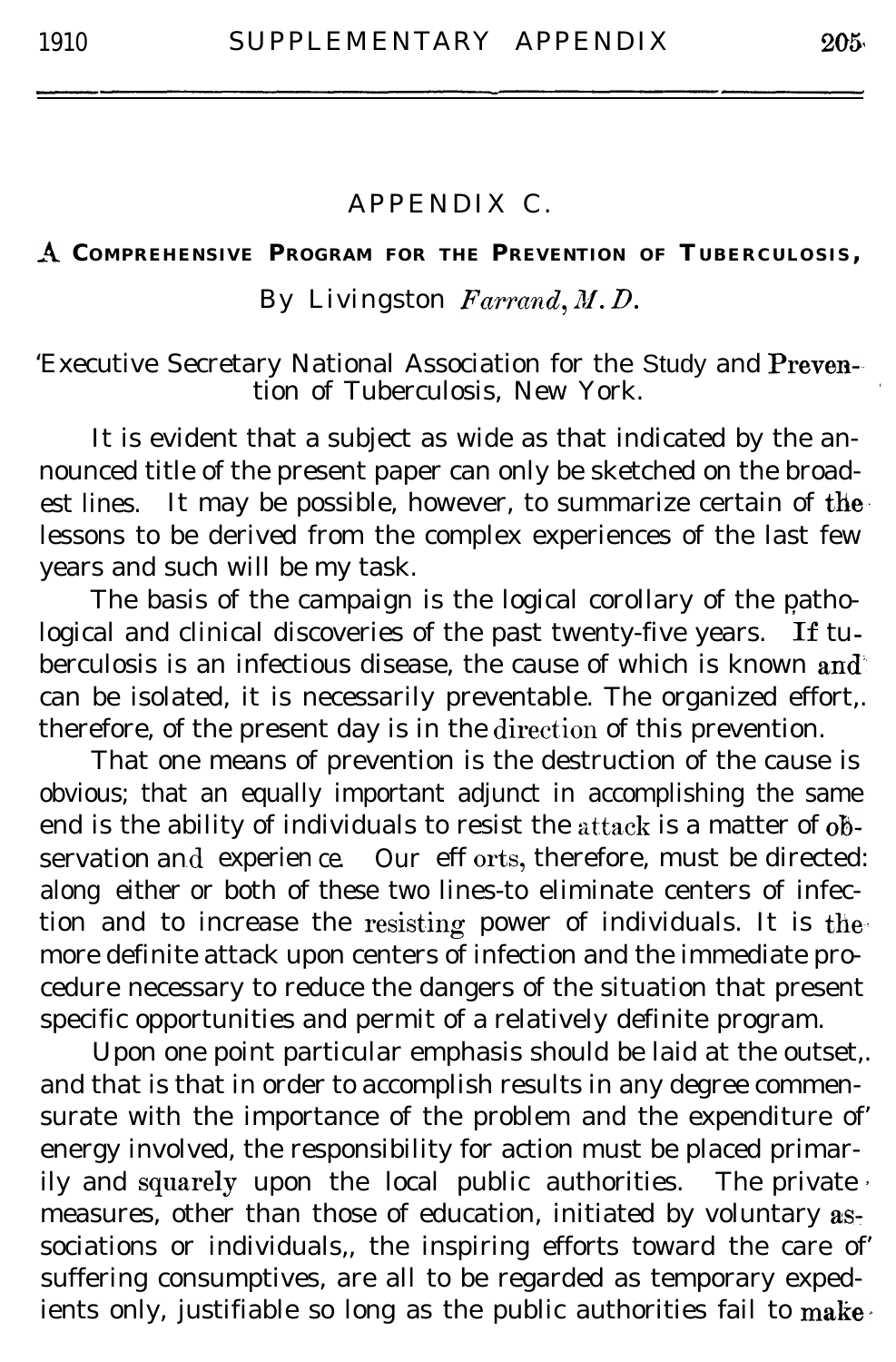proper provision, or as means of educating those authorities to a sense of their responsibility.

With our political organization such as it is, it seems impossible to attack this disease in its recognized strongholds on a national scale under the direction of the national government. With the heartiest sympathy for the present promising movement for the establishment of a National Bureau or Department of Health, the chief promise of such a foundation in the tuberculosis campaign must be regarded as lone of education and stimulation. As a distributor of information and authority and a co-ordinator of lines of effort of interstate or wider scope it will prove an adjunct of great value in the work. Such problems as those of infection in transportation, immigration, and similar fields of national significance could best be handled by such an agency.

Experience is showing that much the same state of affairs holds true of governmental effort directed from State capitols. The agitation for State sanatoriums, which for some years occupied the attention, and apparently filled the horizon, of those interested in the tuberculosis campaign in many of our commonwealths, has proved  $\alpha$  of chief value as an educational stimulus. As factors in the direct attack upon the disease these institutions may in most instances be regarded as practically negligible.

That there is a State responsibility cannot be denied. With our political constitution such as it is, it is clear that certain general regulations must be adopted by our legislature and by State boards of health in order to legitimize, and later stimulate, the local authorities to a performance of their normal tasks. Such State laws, therefore, as specify the duties of municipal boards of health, and provide means of insuring at least the possibility of their fulfilment, constitute a preliminary demand of immediate necessity.

Legislation enabling municipalities and counties to establish institutions for the care of consumptives is also a present need. The outlook for adequate legislation of this character has never been so promising as during the current, year.

Another distinctly encouraging sign of the times is the  $a$ wakening of certain State boards of health to their opportunities along educational lines in the tuberculosis campaign. The recent activity of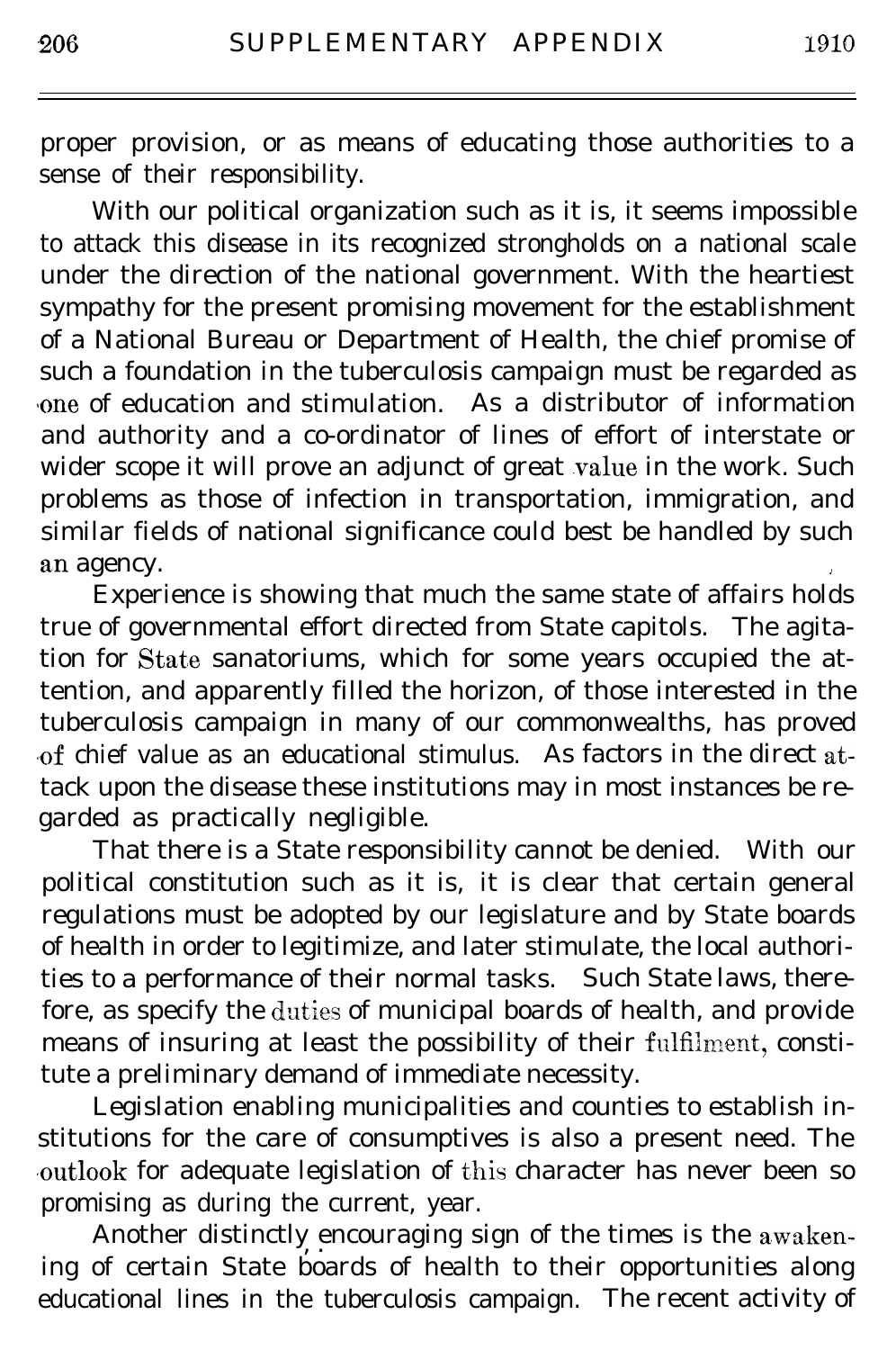the boards in Maryland, Ohio, Minnesota, New York, and other States gives promise of results which could not be accomplished in ,equal time with any other machinery available or likely to become available in the very near future.

It is, however, an axiom that tuberculosis is a social disease, a disease of housing and working conditions; in other words, of local environmerit; and this would seem to be sufficient to indicate that the successful fight must be made along local lines.

From the varied methods that have been tried out in recent years there has resulted practical agreement upon the essential features of the anti-tuberculosis program in any official municipal campaign. They are these:

### **1.**-*Knowledge* of *Conditions*.

It is evident that effective activity must rest upon acquaintance with the situation. As a prerequisite to this knowledge, it is now agreed that compulsory notification and registration of all cases of tuberculosis are necessary. This procedure has now been in operation in our larger cities long enough to disprove the objections constantly raised to its introduction by the medical profession or the more timid of the laity, and has established its usefulness to a degree which insures its extension to practically every community in the United States. It is therefore presented as the first essential in the specific program.

# *IL-Adequate Provision for the Care of Consump tives.*

If I interpret rightly the experience of recent years, it is in this field that we must expect our greatest results. It seems obvious enough that in order to prevent new infection the simplest method is to remove the infecting center. There should be, other things being equal, an inverse proportion between the amount of institutional treatment of tuberculosis and the degree of tuberculosis morbidity.

In the past the chief attention, not only of State and local authorities, but even of those most interested in the campaign along private lines, has been devoted to the establishment of sanatoriunis. The cure of curable cases, the restoration of the sick to a wage-earning capacity, has presented an appeal to legislators and philanthropists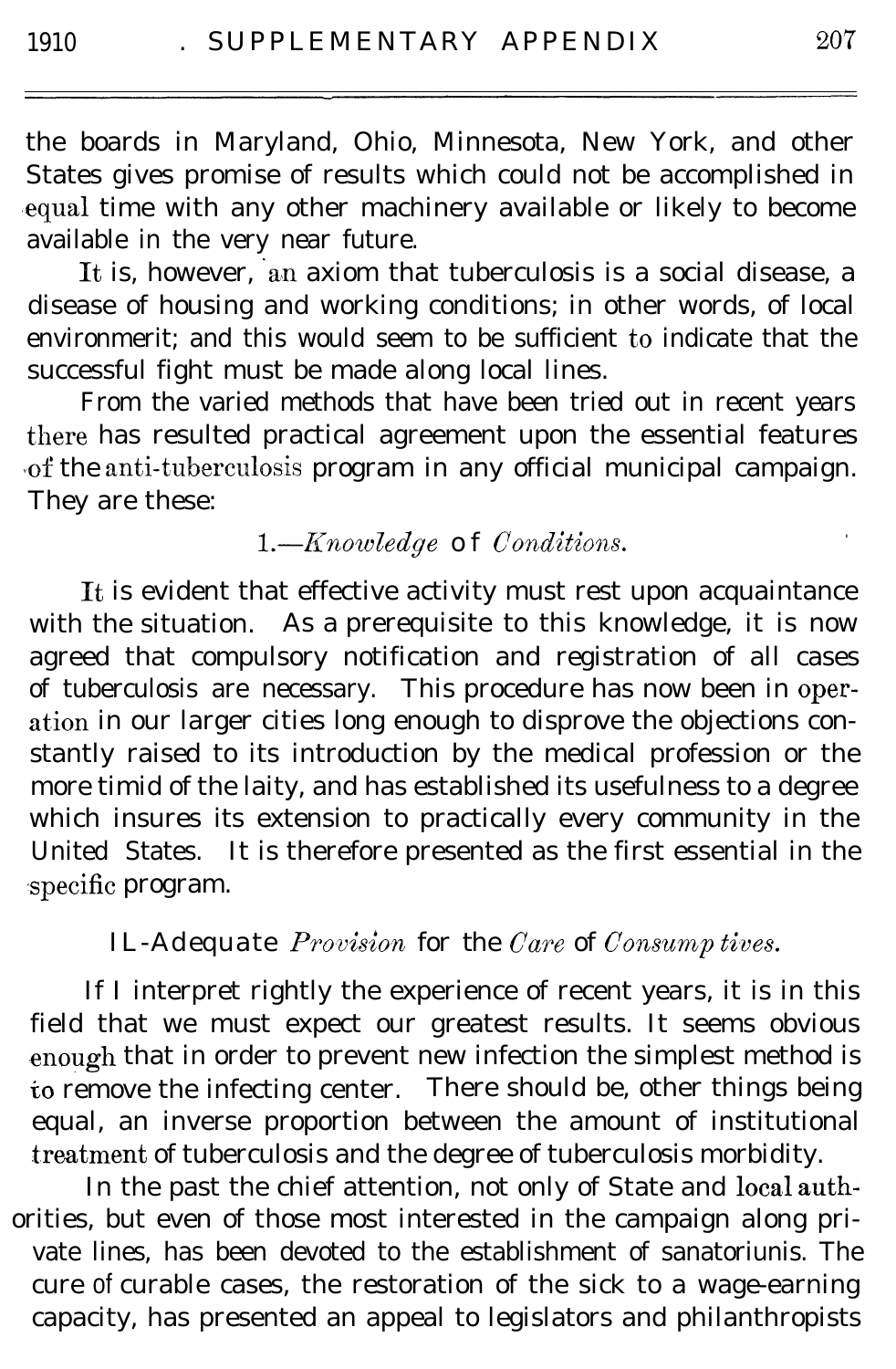of such force that it seems to have overshadowed the demand for other provisions of even greater significance. The growth of the sanitorium movement has been so rapid, and we have congratulated ourselves upon the interest so indicated to such a degree, that we have overlooked the shocking lack in our equipment presented by the almost total absence of provision for advanced and hopeless cases.

Of almost equal significance, and as an obvious pieliminary to sanatorium treatment, is the provision for early diagnosis and intelligent advice in those cases where most needed that is furnished by the special tuberculosis dispensary.

In the field under discussion, therefore, the order of importance of the different classes of provision for consumptive patients demanded by the present situation is :-

- (a) Hospitals for advanced and hopeless cases.
- (b) Dispensaries for early diagnosis, advice and treatment.
- $(c)$  Sanatorium for curable cases.
- $\widetilde{d}(d)$  Provision for day camps, night camps and home treatment.

With the momentum already gained by the movement for the establishment of sanatoriums under various auspices, this class of foundation may safely be left, for the present at least, to look out for itself. It is upon the increase of hospital facilities, either by new establishments or in existing institutions, that energy must be con $centrated in the immediate future.$ 

### HII.-Education of the Community.

While educational effort is a perfectly proper line of official activity, it seems certain that for some time to come voluntary organized work will be demanded before official responsibility has been roused to the point of efficient operation in many if not most of our communities. It is here, therefore, that the association for the prevention of tuberculosis finds its specific task, and it should be emphasized that the function of such associations is primarily and always educational. Their object is to create a public sentiment which will support and demand official action of an efficient character, and carry to every individual in the community the knowledge of a few simple facts regarding tuberculosis and the means of its avoidance and prevention.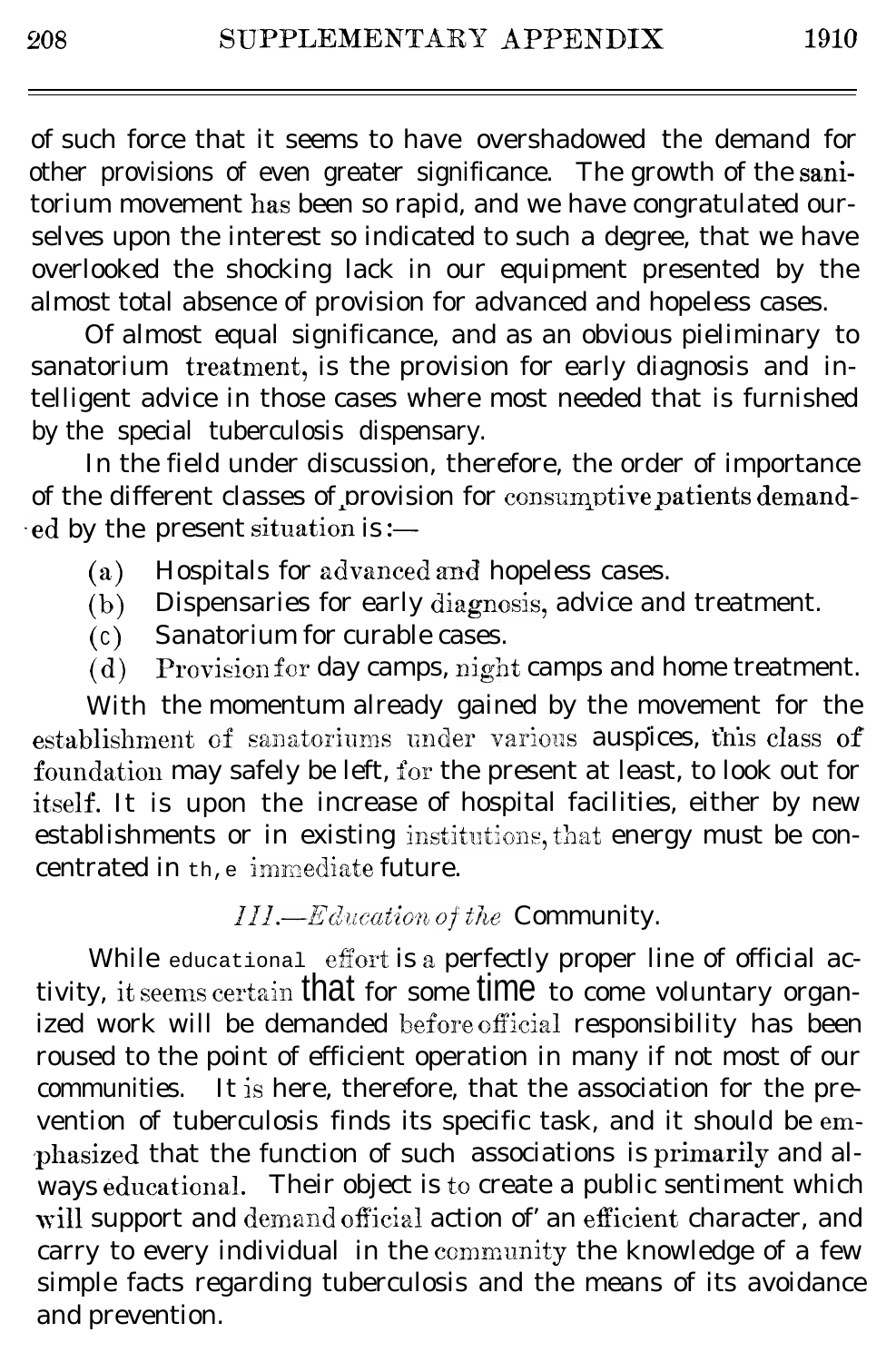,.-

It is this second phase of the educational problem which calls for the intelligent co-operation of all the available forces and for all the methods which the ingenuity afforded by an organization can. devise.

It may be worth while to outline briefly certain of the methods of education which have been found effective in reaching those classes, of the community hardest to touch, but precisely the ones most in! need of the information in question.

Literature.-The preparation and dtsirtbution of suitable literature takes, for many reasons, the leading place. Here the first point of consideration should be the character of the groups to be reached. There is not, and never will be, any leaflet, pamphlet, or book adapted to all types.

(a) Always necessary is some short, pithy, striking statement which can be printed in inexpensive form and distributed freely. There are now in existence a large number of such leaflets prepared by local associations, and it is hoped that the competition of this Congress will produce models for many more. It is often most desirable,, however, that the form and wording should be adapted to the peculiar conditions existing in the given locality.

(b) A somewhat more extended statement should also be prepared which gives in greater detail the reason for caution, the principles of hygenie living, the rules to be observed by consumptives and those living with them, and specific instructions with regard to methods of Jiving, necessity of medical care, disinfection, the dangers **of** patent medicines, etc. This can best be issued in pamphlet form, and preferably of a size that can be easily carried in the pocket.,

**( <sup>C</sup> <sup>&</sup>gt;** Of more general books written for the laity there are a number more or less well adapted to their purpose which need not be mentioned in detail.

 $(d)$  Literature for special classes of the community, such as teachers, school children, workers in special trades, etc., is increasing, in amount, and by constant revision in different quarters is gradually adapting itself to its ends.,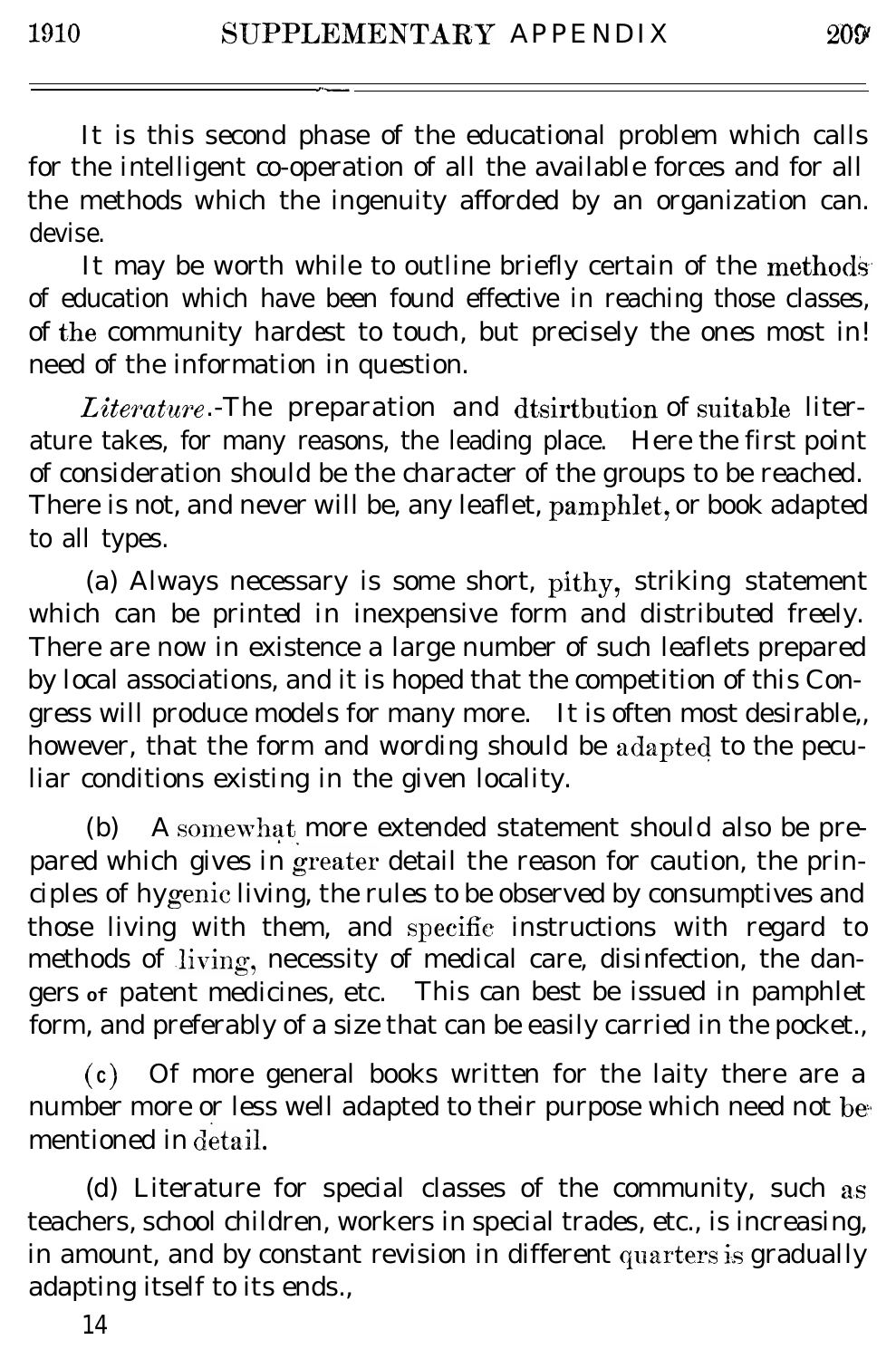$Exhibitions$ -The extraordinary success which has met the establishment of the so-called tuberculosis exhibitions during the last few years has proved this the most valuable single educational agency now at our disposal. It is an effort to show in graphic form the same simple facts that the literature just mentioned sets forth.

We have in these halls so striking a demonstration of the or-;Gganization and installation of these exhibits that detailed discussion seems needless. The lesson to be imparted is so simple that the prer:cise character of the material shown is of little importance, provided the visitor's attention is caught and held. We are seeking to impress i upon the public the infectious character of tuberculosis, the extent of She danger, the importance of hygienic living, the possibility of cure ' in early cases, and, above all, the fact that the disease is preventable. ' These points can be and are made in connection with practically any vobject or view connected with the disease which may be installed.

A certain logical sequence in the arrangement of the material "is, however, advisable, and any one of several methods may be follow: ;:ed. Whatever plan is adopted there should be :

(a) A demonstration of conditions. This can be accomplished by maps and charts setting forth the prevalence of tuberculosis in i the country, State, or city, in different trades, racial groups, etc. Maps and charts for reproduction and enlargement may easily be x'found. Statements of the economic loss to the country or commun ity through the deaths from tuberculosis can be put in such striking .'form that they will inevitably engage the attention of the visitor.

 $(1, 6)$ ) The conditions which favor the development of tuberculosis and the infectious character of the disease can be shown by photographs, models, pathological specimens, colored plates and other devices. Chief stress should be laid on housing, social and industrial 4con'ditions which favor infection, and here a wide field is open. Photographs and views of dark, unventilated homes and workshops and of unhealthy environments should be shown in contrast with what can be accomplished under similar conditions by hygienic treatment. This phase of the subject shades into-

, (c) Prevention. Here should be brought in views of model tenements, playgrounds, the work of various organizations for the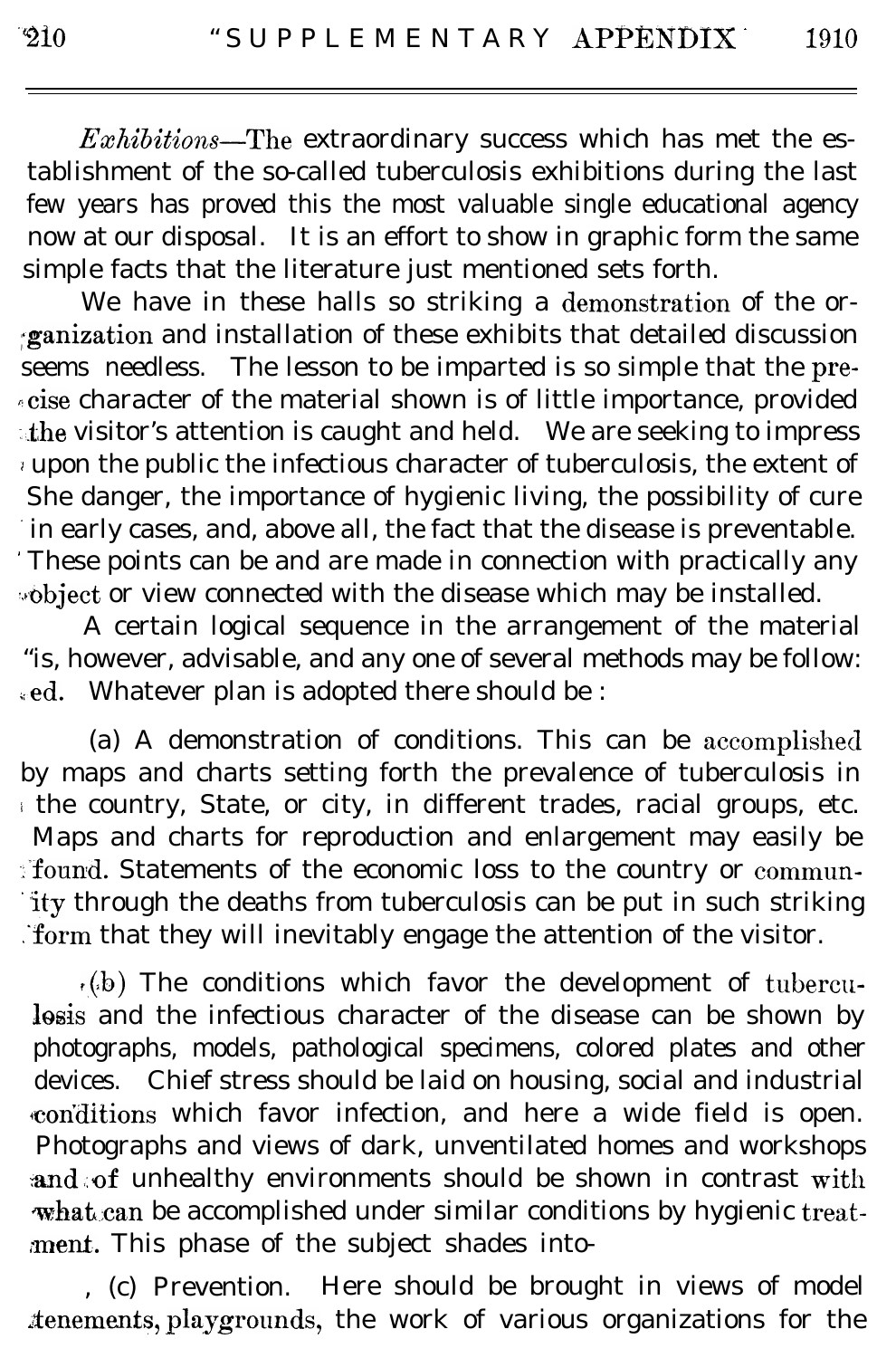betterment of social conditions, the results of proper health regulations, and the methods which have been found effect& in communities where the campaign has already been undertaken.

(d) Treatment and cure. This aspect is capable of more effective exhibition than any other. Photographs, models of sanatoriums, open-air sleeping shacks, tents, etc., may be utilized to whatever extent is deemed desirable. It should always be remembered in this connection that it is the human side which appeals, and that the average man, woman or child will notice with interest pictures of patients and their life, where ground plans or elevations of buildings will be passed by without attention. Striking photographs of outdoor life in winter, treatment on sleeping porches or roofs, where better facilities are not available, will be found desirable.

In connection with the exhibitions it is obvious that constant demonstrations and informal public talks should be arranged, and lantern slides will be found of indispensable aid in drawing and holding the audiences which it is particularly desired to attract.

It is difficult to present an estimate of the cost involved in organizing such an exhibition. Much can be accomplished by a small but effective collection which can be shown in one large room of, say, 30 by 40 feet. With the facilities available in any community a fairly effective exhibition of such proportions could be gathered together for from three hundred to five hundred dollars. Naturally the more money available, the more attractive can the installation be made; and experience is showing that money so devoted is well spent.

In our larger communities it is highly desirable that an exhibition should be made permanent and shown continuously. This is already being done in certain cities with extraordinary results.

Exhibitions under the control of State societies or State boards of health which can be readily transported and sent to smaller towns are proving admirable nuclei for educational campaigns. Some such provision is necessary to meet the demands presented by those communities where an independent, or permanent exhibition may not be called for, or could not be financed.

Possibly the most important factor in this connection is the place of exhibition. Convenience of access is the chief consideration,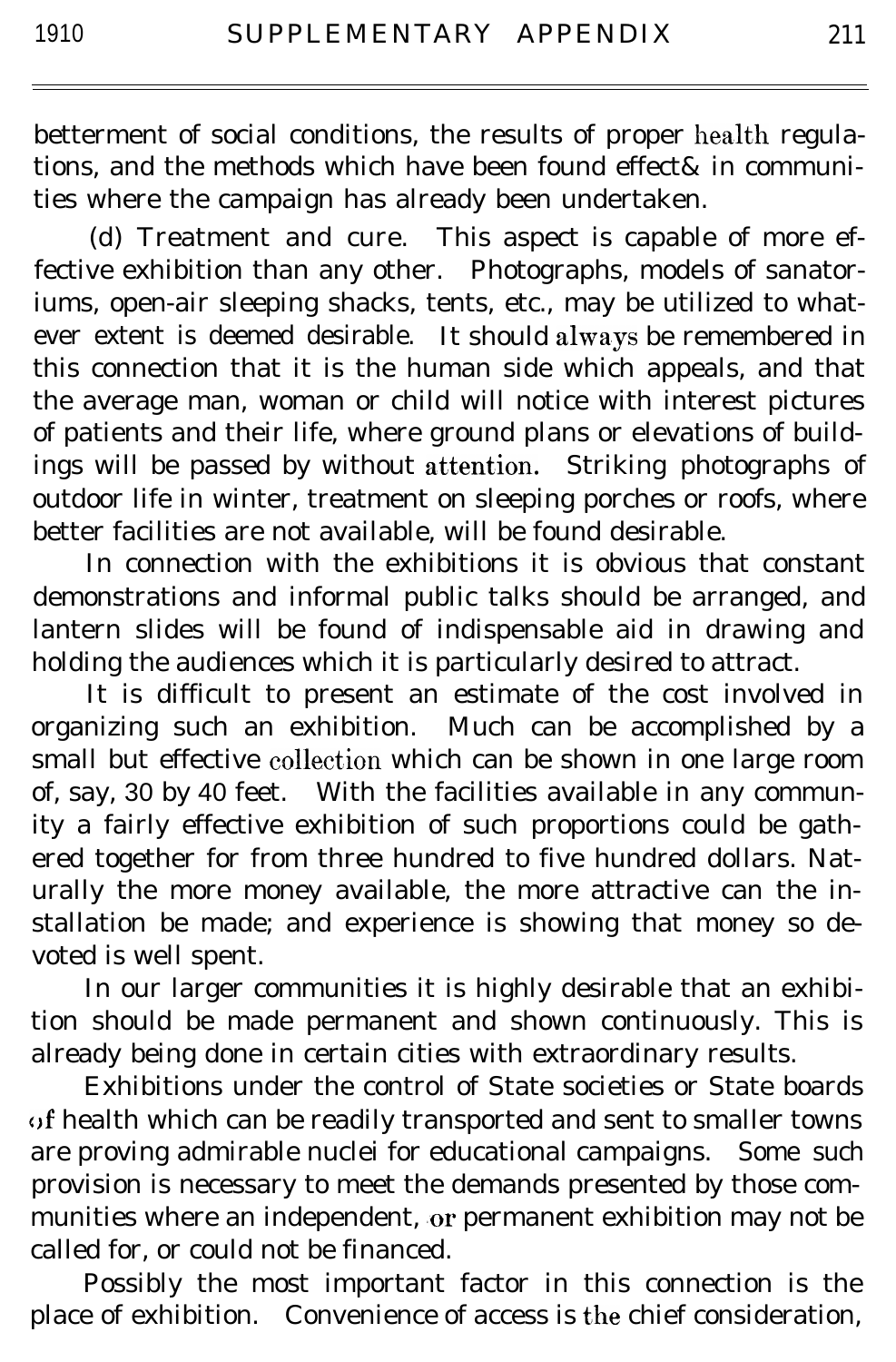and it is far more desirable to choose a vacant shop on one of the business streets of a city than more imposing quarters in some public building, which can often be more easily obtained. It is recognized that the educational results are directly proportionate to the degree of publicity obtained, and as a consequence the exhibit should be installed in such a situation that it cannot be overlooked.

*Lectures and Mee tings*.—The third method of education comparable to those already mentioned, and possibly one which should take logical precedence of them, is the public meeting and lecture. In small communities it is often not only the easiest to arrange, but the most immediate in its results. The real difficulty in this connection is in procuring enough speakers of force and effectiveness to insure a systematic series of meetings. It is too often the case that intense interest will be aroused for a single evening or a single week, and then be allowed to lapse for lack of organized plans and persistent energy.

Where effective medical men can be secured for public lectures, they should always be utilized. The enthusiasm of the laymen can seldom rival the authority of the physician in its effect upon the public mind.

In certain cities success has followed a systematic division of the community into groups for the purposes of public lectures. Special talks have been arranged for school-teachers, school children, churches, women's clubs, trades unions, etc., and where they have been followed up with a definite schedule for an entire winter or year, the results have been most encouraging.

Time will not permit a discussion of the detailed methods which have been found effective in this movement, but if a systematic campaign of public meetings, public exhibitions, and the circulation of selected literature be carried through in any except our very largest cities, it will be found possible to reach practically every individual.

It is always dangerous to indulge in predictions as to specific results? and I have no intention of laying myself open to the. charge of unreasonable optimism. It can be said, however. that if the basis of our campaign is sound, the extent of its organization and the rapadity of its growth afford grounds for sincere congratulation. We' are now seeing the effect of the propaganda 'which has been carried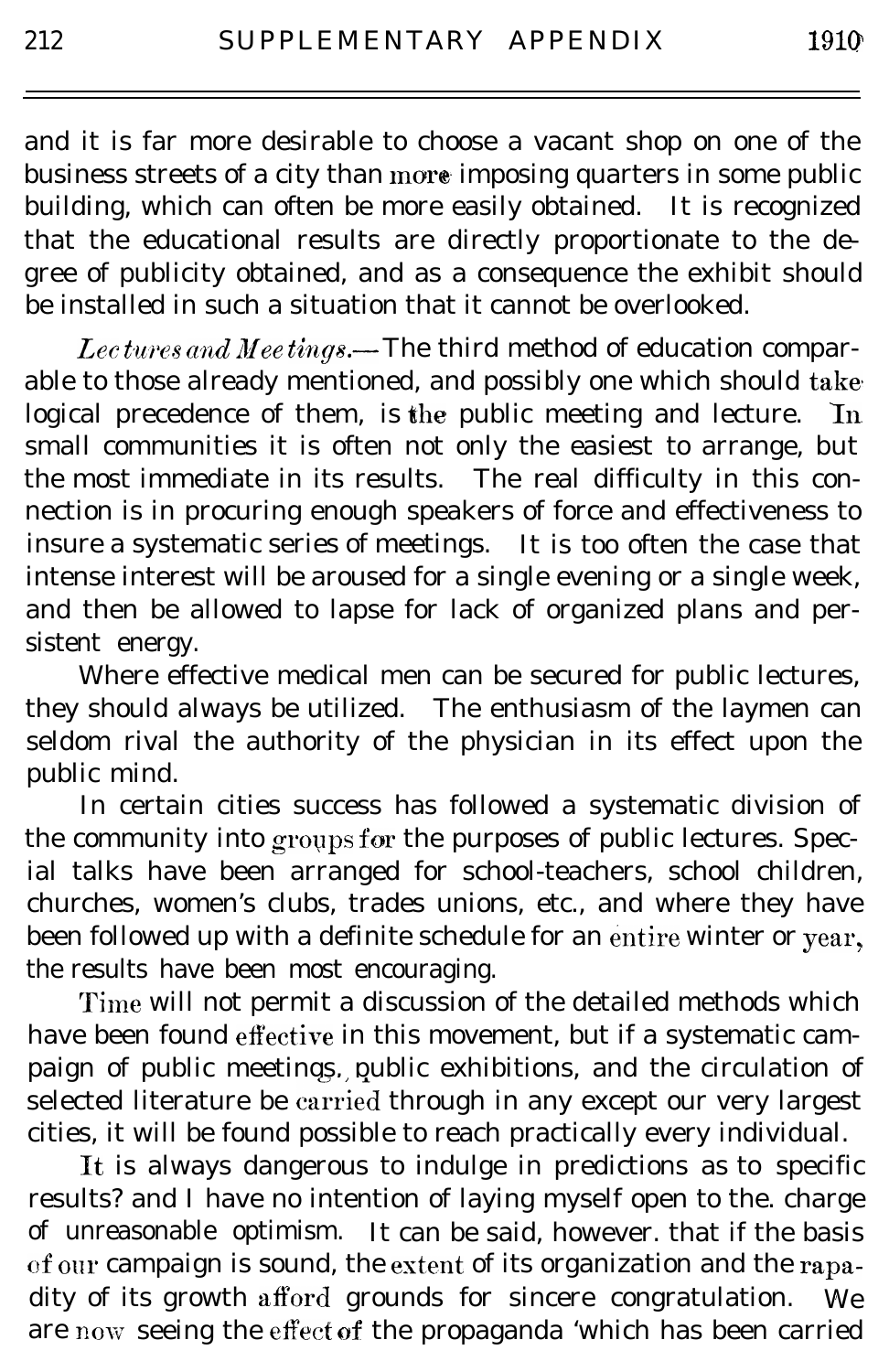on by the national, State and local societies for some years past. From what has been said it is clear that the material results of the work will first appear in the number of organizations for the prevention of tuberculosis in the increased provision for consumptive patients, and in the response of the public authorities to the demand for more enlightened legislation.

The increase in the number of anti-tuberculosis organizations is particularly striking. During the year  $1907$  and up to August 1,  $1908$ , 134 new societies have come into existence. The rapadity of the growth is evident from a comparison of the figures of the last few years:

As to provision for special sanatoriums and hospitals for the the eare of tuberculosis patients, it may be stated that during the year 1907 and the first seven months of 1908, 93 such special institutions  $h$ ave been established, the comparative figures being as follows:

| Tuberculosis sanatoriums and hospitals established before 1905 115 |  |  |  |  |                                                                                                                                                                                                                                                                                               |  |
|--------------------------------------------------------------------|--|--|--|--|-----------------------------------------------------------------------------------------------------------------------------------------------------------------------------------------------------------------------------------------------------------------------------------------------|--|
| 44                                                                 |  |  |  |  | $\cdots$ $\cdots$ $\cdots$ $\cdots$ $\cdots$ $\cdots$ during 1905 115                                                                                                                                                                                                                         |  |
| $\epsilon$ $\epsilon$                                              |  |  |  |  | $1906$ 17                                                                                                                                                                                                                                                                                     |  |
|                                                                    |  |  |  |  |                                                                                                                                                                                                                                                                                               |  |
| $\bullet$                                                          |  |  |  |  | $\cdots$ and $\cdots$ and $\cdots$ and $\cdots$ and $\cdots$ and $\cdots$ and $\cdots$ and $\cdots$ and $\cdots$ and $\cdots$ and $\cdots$ and $\cdots$ and $\cdots$ and $\cdots$ and $\cdots$ and $\cdots$ and $\cdots$ and $\cdots$ and $\cdots$ and $\cdots$ and $\cdots$ and $\cdots$ and |  |
|                                                                    |  |  |  |  | $(To$ August 1st) 58                                                                                                                                                                                                                                                                          |  |
|                                                                    |  |  |  |  |                                                                                                                                                                                                                                                                                               |  |
| Total.                                                             |  |  |  |  |                                                                                                                                                                                                                                                                                               |  |

The tuberculosis dispensary upon which energy has been es- -pecially concentrated in the immediate past, has also responded to the same encouraging degree. During the last, nineteen months 123 special tuberculosis dispensaries have been opened in the United  $\mathcal{S}$ tates. The comparative figures are as follows: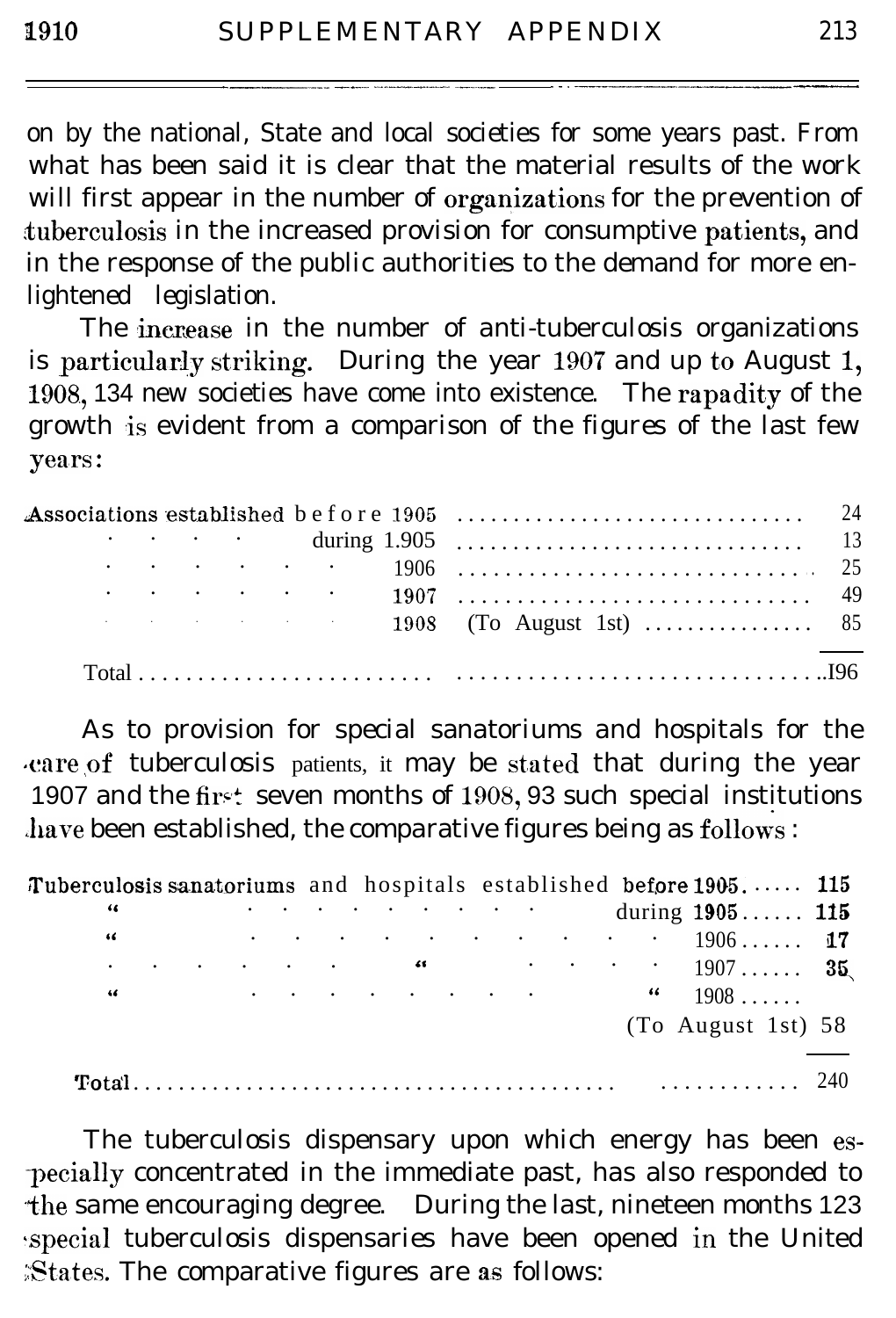,

| $\bullet\bullet$ | $\bullet$ . The set of $\bullet$                          | 19- |
|------------------|-----------------------------------------------------------|-----|
|                  | $\mathcal{H}_{\text{max}}$ and $\mathcal{H}_{\text{max}}$ |     |
| $\epsilon$       | "                                                         | -51 |
| "                | 46                                                        |     |
|                  |                                                           |     |

It is impossible to summarize in a few words the enactment of tuberculosis legislation or the plans for legislative action which are now in operation. The general laws relating to notification and registration which have been in operation in Maryland and Wisconsin have recently been strengthened by the passage in New York of a comprehensive act to the same effect which it is hoped will serve as a stimulus to other commonwealths. The plans have been laid for presentation to nearly every legislature which will be in session dur ing the coming winter of anti-tuberculosis bills adapted to the particular needs in each State.

With the interest already existing and the impetus which will be given to the cause by the present Congress there is little doubt that many, if not most, of these plans will eventuate in law..

It is certain that the increase in the provision -of a11 sorts which has been so marked in the year just passed will continue for some time to come, and we may reasonably expect that before the convening. of the next International Congress the United States will have pro-. vided an equipment sufficient to test the legitimacy of our methods and offer hope of a second drop in the mortality curve to that of the. last quarter of a century.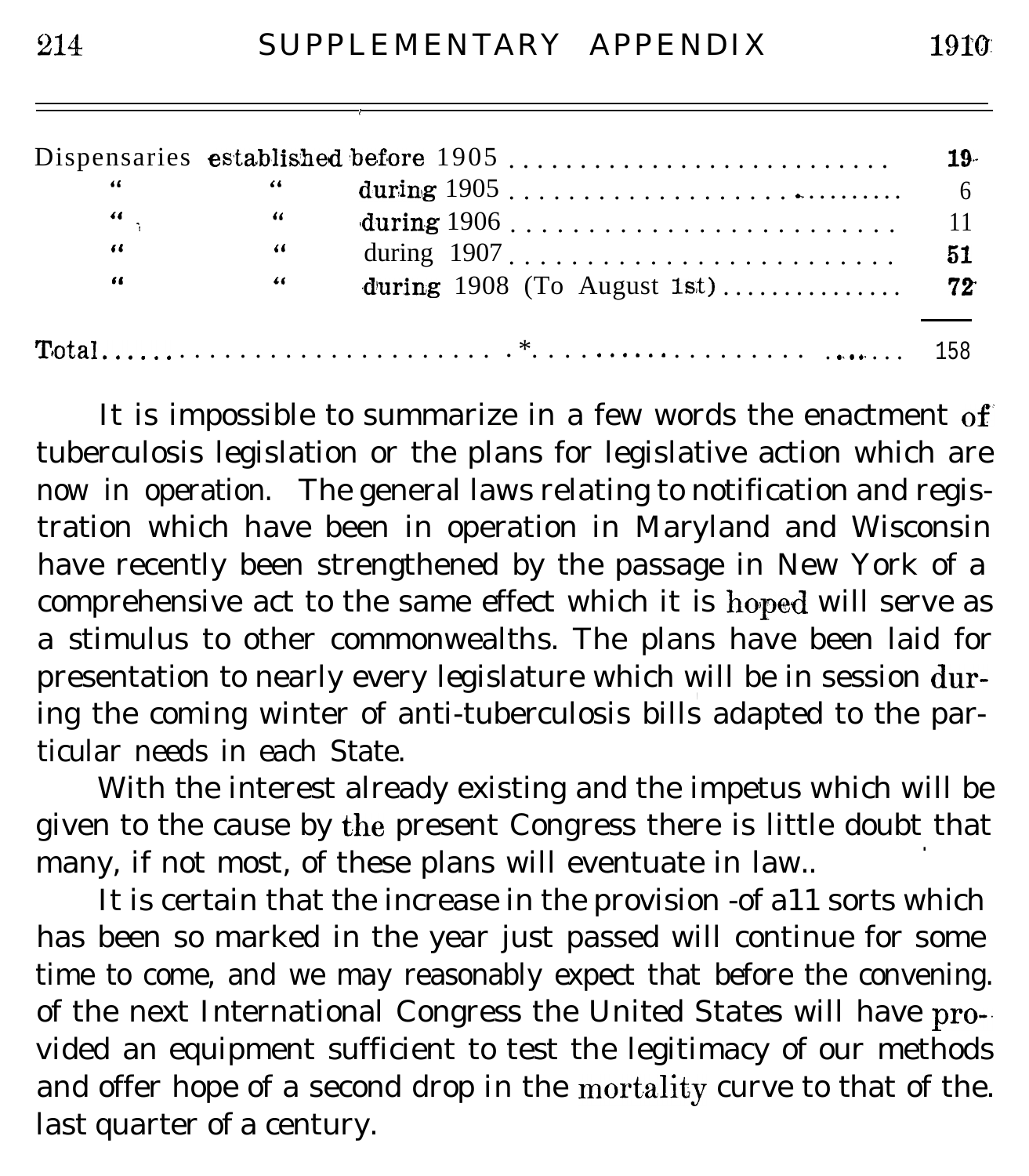*; ..,, ; .-***P.**

-

,  $\frac{1}{2}$  ,  $\frac{1}{2}$  ,  $\frac{1}{2}$  ,  $\frac{1}{2}$ 

*<sup>6</sup> , - .*

**' . .**

**,a i .**

**.**

# **Example 21 Moncton Hospital.**

*Annual Report of the ilfoncton Hospitd, Uoncton, N. B., for Hia. Year Ending Uay 31st, 1909.*

**BOARD OF TRUSTEES** 

 $-$ OF $-$ 

THE MONCTON HOSPITAL.

*President*

F. W. SUMNER.

*Vice-President*

**JAIUES DOYLE.**

*Treasurer*

**JOHN** H. **HARRIS.**

**L** *L Secretary* 

H. F. HAMILTON.

*Trustees* Without Office

**H <sup>O</sup> <sup>N</sup>.** *C.* **W. ROBINSO <sup>N</sup>,** M. P. P.

J. S. **RAYWORT <sup>H</sup>.**

**E. GIROUARD ,**

W. D. **MARTIN ,**

G. B. **WILLETT,**

**JOHN** M. **LYONS,**

**B. TOOIUBS,**

- J. A. **GEARY ,**
- 0. J. McCuLLY, M. D.,
- A. H. **JONES.**

*Representing Municipality of Westmorland*" **I. N. KILLAM,** Salisbury. C. CAMPBELL, Sackville.